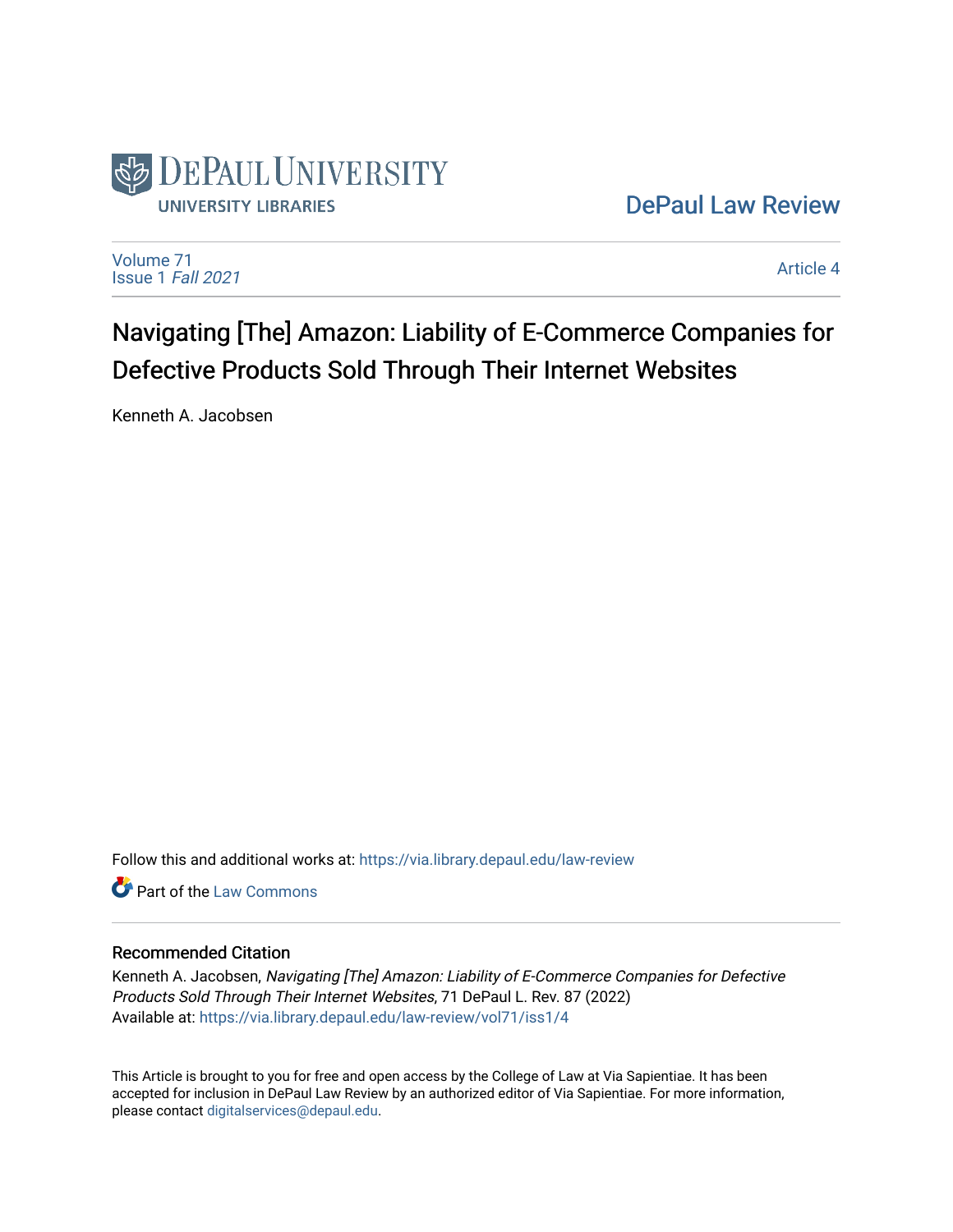# **NAVIGATING [THE] AMAZON: LIABILITY OF E-COMMERCE COMPANIES FOR DEFECTIVE PRODUCTS SOLD THROUGH THEIR INTERNET WEBSITES**

## *Kenneth A. Jacobsen*<sup>1</sup>

### **INTRODUCTION**

Like many others, the COVID-19 pandemic dramatically changed my shopping practices. I had never shopped on Amazon or, indeed, any other e-commerce platform. That changed literally overnight. Not only did I purchase pots and pans for my home-cooked meals, but I also ordered groceries through Amazon, delivered right to my doorstep. While the reopening of restaurants will enable me to enjoy the culinary skills of experienced cooks once again and spare me from eating my own cooking, my other consumer shopping practices have likely changed forever.

And I am not alone. Prior to the pandemic, 16% of all sales of goods in the United States occurred through online platforms.2 Amazon is by far the largest player in the online consumer marketplace.<sup>3</sup>

<sup>1.</sup> Practice Professor of Law, Temple University Beasley School of Law. I would like to thank the substantial contributions of Temple Law students Timothy S. Spangler III and Andrew Marth to the research and substantive content for this article.

<sup>2.</sup> *Quarterly ECommerce Retail Sales*, U.S. CENSUS BUREAU (May 18, 2021, 10:00 AM), https://www.census.gov/retail/mrts/www/data/pdf/ec\_current.pdf.

<sup>3.</sup> Stephanie Chevalier, *Projected Retail E-commerce GMV Share of Amazon in the United States from 2016 to 2021*, STATISTA (Dec. 1, 2020), https://www.statista.com/statistics/788109/ amazon-retail-market-share-usa. Market share is somewhat difficult to precisely determine because several of these companies have other sources of revenue which are not reported separately. But sources estimate Amazon holds between 39.8% and 47% of the U.S. e-commerce market. *See* Ethan McAfree, *3 Reasons Why Amazon Will Likely Continue To Gain E-Commerce Market Share*, FORBES (Mar. 31, 2021, 7:20 AM), https://www.forbes.com/sites/forbesbusinesscouncil/2021/03/31/3-reasons-why-amazon-will-likely-continue-to-gain-e-commerce-marketshare/?sh=4da05bd83ab8. These same sources estimate that Walmart and eBay occupy 5.3% and 4.7%, respectively, of the market. Andrew Lipsman, *Top 10 US Ecommerce Companies 2020*, EMARKETER (Mar. 10, 2020), https://www.emarketer.com/content/top-10-us-ecommerce-companies-2020. Although Google Alphabet considers itself to be Amazon's main e-commerce competitor, there are few reliable estimates of its internet sales market share. Michael Waters, *Google's Marketplace is Free for Sellers. The Results so far are Mixed*, MODERNRETAIL (Jan. 29, 2021), https://www.modernretail.co/platforms/googles-marketplace-is-free-for-sellers-they-stillarent-joining. Google marketplace has slightly less than 8,000 sellers on its platform as opposed to Walmart's 70,000 and Amazon's more than 2 million sellers. *Id*.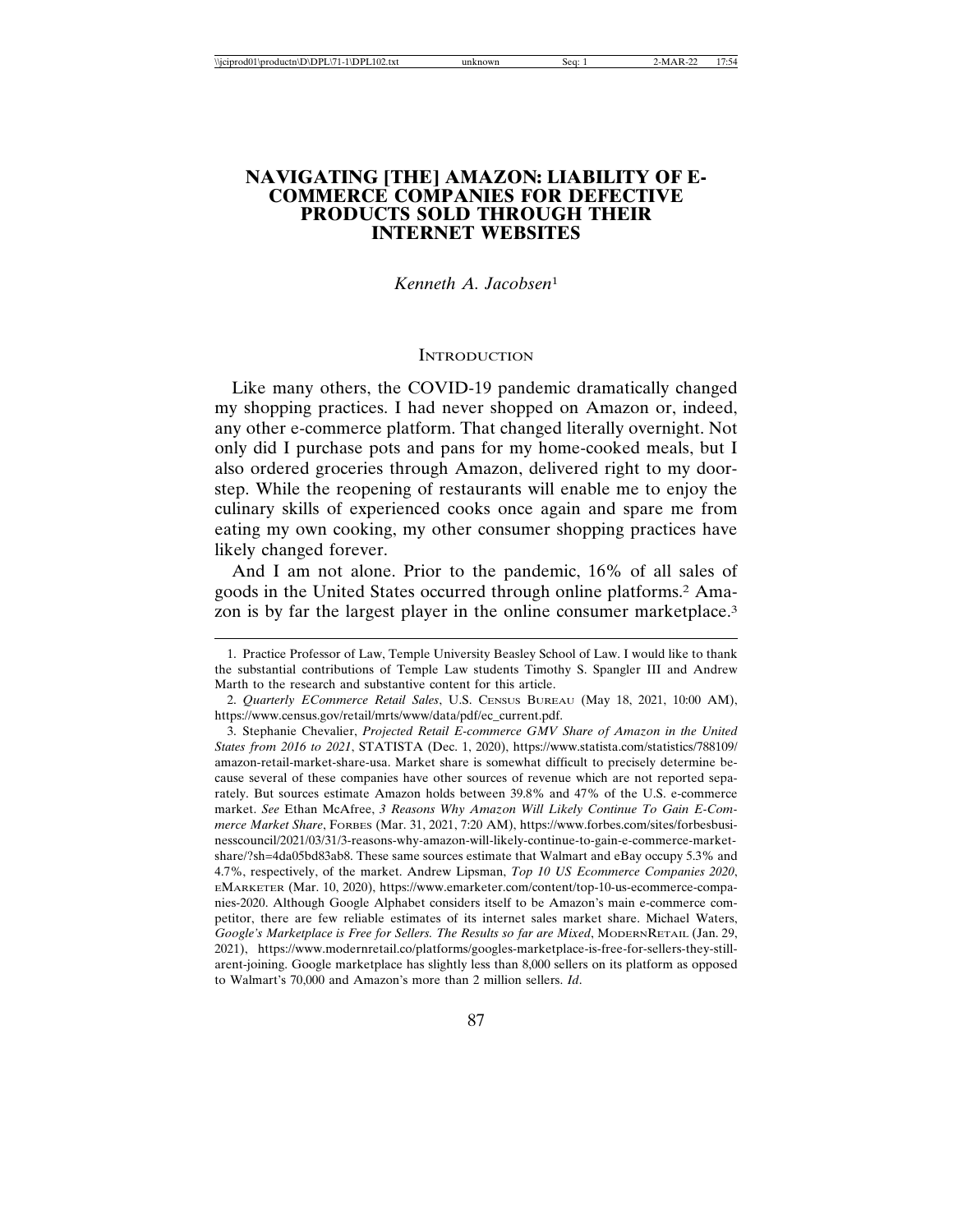The company's 2020 e-commerce sales were approximately \$310 billion.4 Google was a distant second with an estimated \$182 billion in internet sales in 2020.5 Walmart's total revenue in 2020 was \$523 billion,<sup>6</sup> of which an estimated \$46 billion came from internet sales.<sup>7</sup> eBay trailed with \$38 billion in e-commerce transactions.8

It is undeniable that the pandemic has had a dramatic influence on these numbers. For example, Amazon's total revenue grew 37.62% in 2020.9 In comparison to the 20.45% increase in revenue from 2018 to 2019, Amazon grew 84.08% more in 2020 than it did in 2019.10 Additionally, its profit increased 220% from the first quarter of 2020 to the first quarter of 2021.11

But what exactly is the role of these e-commerce companies when it comes to injuries to consumers caused by defective products sold through their websites? Are they merely online intermediaries global "matchmakers" if you will—through which sellers and buyers of goods conduct transactions? Or are they "sellers" of those goods, which expose them to liability under state strict liability laws when something goes awry? This characterization has significant practical consequences to consumers injured by a defective product, since the actual manufacturer and distributor of that product often is a foreign entity beyond the jurisdiction of state and federal courts in the United States.12 If the e-commerce company through which the consumer purchased the defective product cannot be held liable for the consumer's injuries, then she may have no remedy at all.

<sup>4.</sup> *Top 10 US Retail Ecommerce Sales, by Company, 2020*, EMARKETER (Sept. 2020), https:// www.emarketer.com/chart/242546/top-10-us-retail-ecommerce-sales-by-company-2020- billions.

<sup>5.</sup> *Alphabet, Inc. Income Statement*, WALL ST. J., https://www.wsj.com/market-data/quotes/ GOOGL/financials/annual/income-statement (last visited June 2, 2021).

<sup>6.</sup> *Walmart, Inc. Income Statement*, WALL ST. J., https://www.wsj.com/market-data/quotes/ WMT/financials/annual/income-statement (last visited June 2, 2021).

<sup>7.</sup> *Top 10 US Retail Ecommerce Sales, by Company*, *supra* note 4.

<sup>8.</sup> *Id.*

<sup>9.</sup> *Amazon.com, Inc. Income Statement*, WALL ST. J., https://www.wsj.com/market-data/ quotes/AMZN/financials/annual/income-statement (last visited June 4, 2021).

<sup>10.</sup> *Id.*

<sup>11.</sup> Karen Weise, *Amazon's Profit Soars 220 Percent as Pandemic Drives Shopping Online*, N.Y. TIMES (Apr. 29, 2021), https://www.nytimes.com/2021/04/29/technology/amazons-profitstriple.html.

<sup>12.</sup> *See, e.g.*, Oberdorf v. Amazon.com, Inc., 936 F.3d 182 (3d Cir.) (mem.), *vacating* 930 F.3d 136 (3d Cir. 2019) (dealing with an inaccessible Chinese person or entity).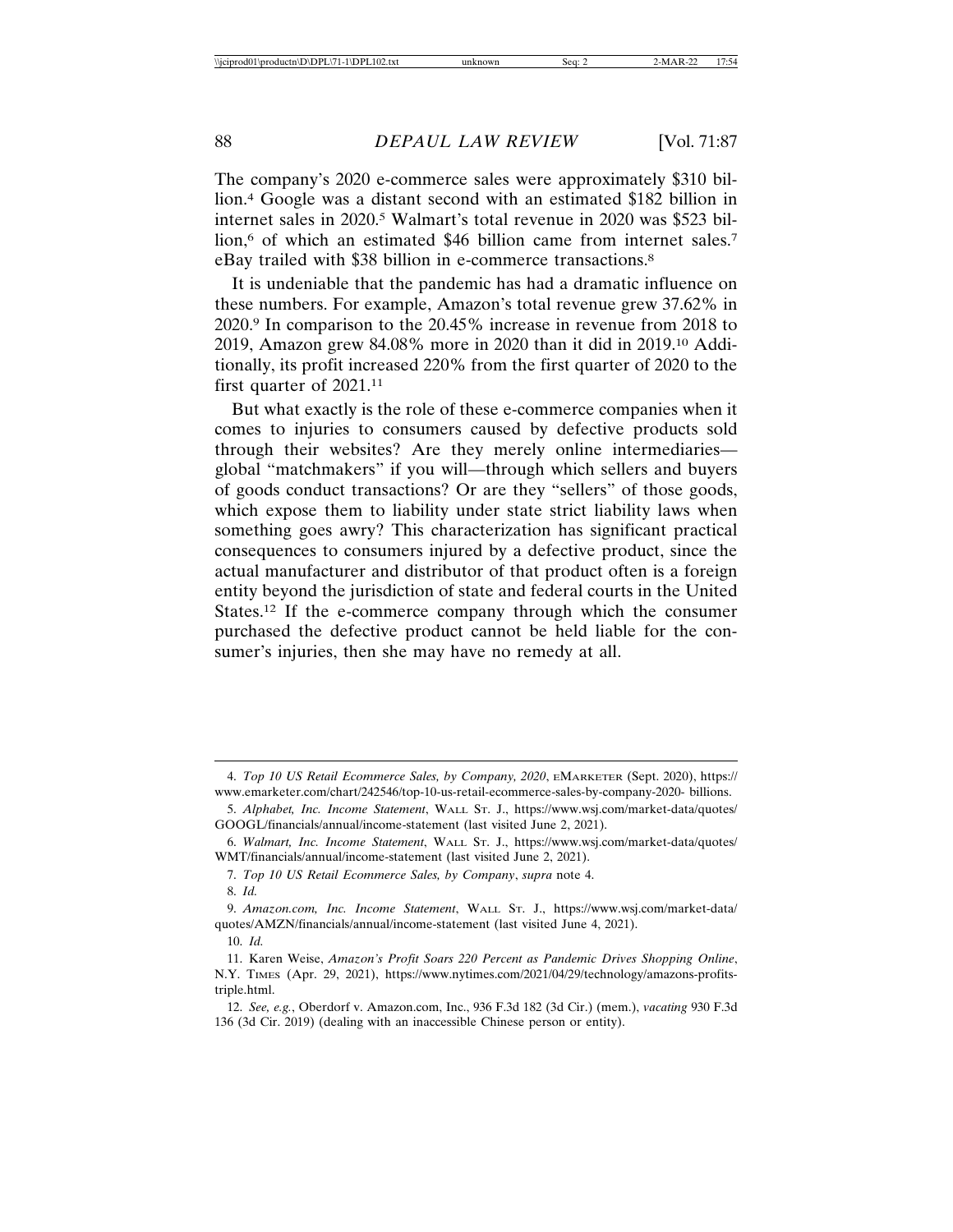### I. STATE STRICT LIABILITY LAWS

All states have some type of strict liability law, either statutory or under their common law.13 Although wide variations exist, many of these laws are modeled after the original Section 402A of the Restatement (Second) of Torts:

(1) One who sells any product in a defective condition unreasonably dangerous to the user or consumer or to his property is subject to liability for physical harm thereby caused to the ultimate user or consumer, or to his property, if

(a) the seller is engaged in the business of selling such a product, and

(b) it is expected to and does reach the user or consumer without substantial change in the condition in which it is sold.

(2) The rule stated in Subsection (1) applies although

(a) the seller has exercised all possible care in the preparation and sale of his product, and

(b) the user or consumer has not bought the product from or entered into any contractual relation with the seller.14

Although Section 402A was originally intended to apply to products with latent manufacturing defects, it was extended to both sellers of products with design defects and to sellers who failed to warn consumers of unreasonably dangerous conditions in the use of their products.15 Sellers could be held strictly liable if their products were sold in a "defective condition unreasonably dangerous to the user."16

A fundamental question for strict liability under state laws, then, is who is a "seller"? As noted above, this question has significant practical consequences when the manufacturer and distributor of a defec-

<sup>13.</sup> *See, e.g.*, TENN. CODE ANN. § 29-28-101 (West 2021) (statutory products strict liability law); Webb v. Zern, 220 A.2d 853, 854 (Pa. 1966) (holding 402A applied to all Pennsylvania strict products liability claims).

<sup>14.</sup> RESTATEMENT (SECOND) OF TORTS § 402A (AM. LAW INST. 1965).

<sup>15.</sup> *See* 63A AM. JUR. 2D *Products Liability* § 876 (2021).

<sup>16.</sup> *Id.* "There are three types of defective conditions which may give rise to strict liability: manufacturing defect, design defect, and failure to warn defect." French v. Commw. Assocs., Inc., 980 A.2d 623, 632 (Pa. 2009) (citing Phillips v. A-Best Products, Co., 131 655 A.2d 1167, 1170 (Pa. 1995)). With the adoption of strict liability in my home state of Pennsylvania, "anyone injured by the defective product may sue, and anyone in the distributive chain may be sued." Goodman v. PPG Indus., Inc., 849 A.2d 1239, 1245 (Pa. Super. Ct. 2004), *aff'd*, 885 A.2d 982 (Pa. 2005). As a result, "manufacturers and sellers are . . . guarantors of the basic safety of products placed into the stream of commerce." *Id*. "All those engaged in the business of supplying products for use or consumption by the public are subject to strict liability for injuries caused by a defective condition unreasonably dangerous to the user or consumer." Walasavage v. Marinelli, 483 A.2d 509, 513 (Pa. Super. Ct. 1984) (citing Francioni v. Gibsonia Truck Corp., 372 A.2d 736, 739 (Pa. 1977)). But despite this seemingly broad scope of liability articulated in these Pennsylvania appellate cases, their applicability to internet transactions remains unclear. *See* discussion *infra* Section IV.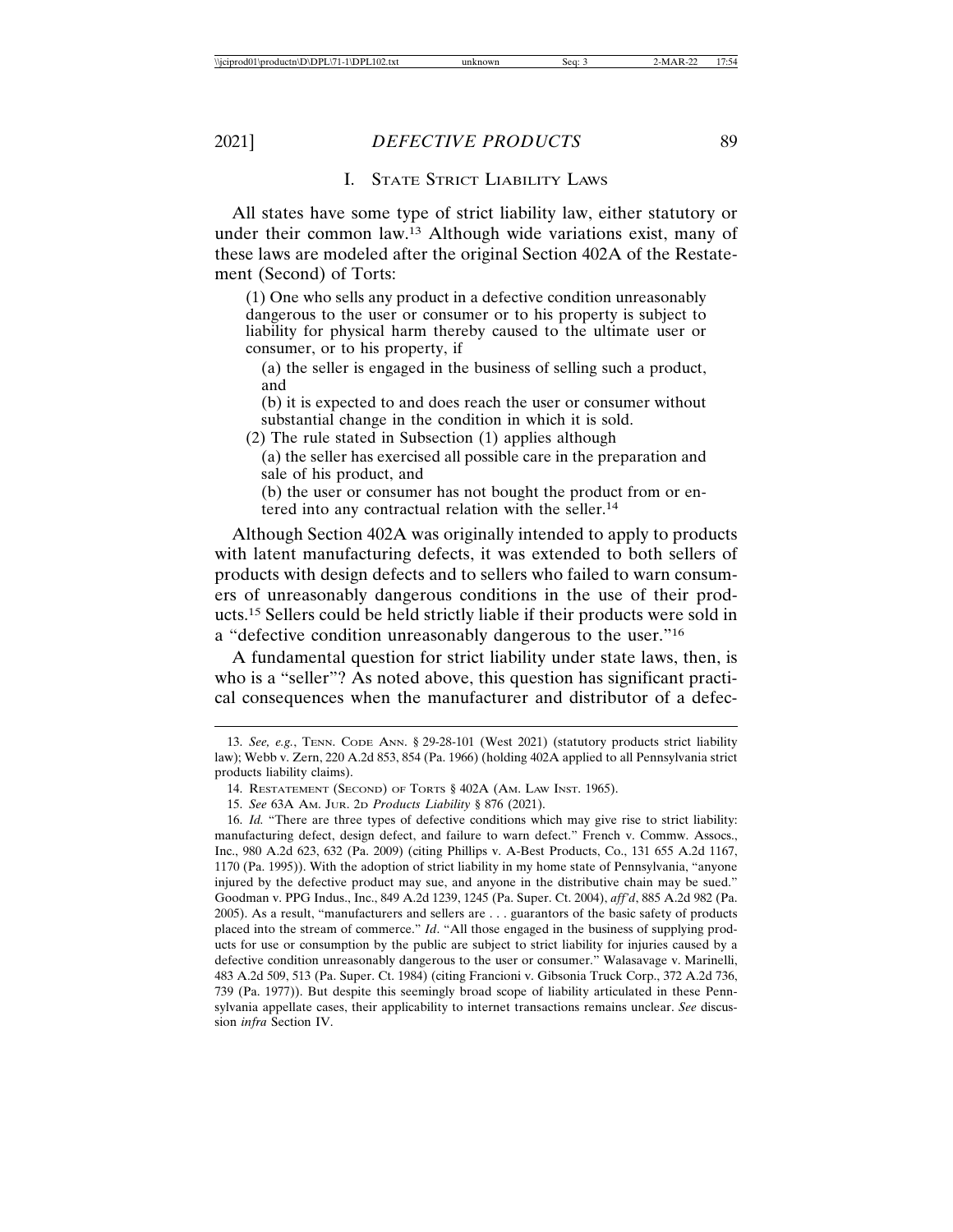tive product is insolvent, defunct, or beyond the jurisdiction of the state or federal court in which a consumer was injured.

### II. LIMITS ON PERSONAL JURISDICTION OVER FOREIGN ENTITIES

As the Supreme Court (Court) observed in its recent pronouncement on personal jurisdiction, a state court's power to exercise jurisdiction over an out-of-state or foreign company is limited by the Due Process Clause of the U.S. Constitution.17 The Court's "canonical decision" in *International Shoe Co. v. Washington* that we all studied in law school is as applicable today as when it was decided seventy-six years ago.18 In a nutshell, according to the decision, jurisdiction depends on the nature and extent of the "contacts" that a defendant has with the state.<sup>19</sup> That analysis has led the Court to recognize "two kinds of personal jurisdiction: general jurisdiction (sometimes called all-purpose) and specific (sometimes called case-specific) jurisdiction."20 As the Court explained, general jurisdiction extends to "'any and all claims' brought against a defendant [and] [t]hose claims need not be related to the foreign [s]tate or the defendant's activity there"; but general jurisdiction comes with a "correlative limit" in that it exists only where the company is incorporated or has its principal place of business.21

Specific jurisdiction, by contrast, "is different: [i]t covers defendants less intimately connected with a [s]tate, but only as to a narrow class of claims."22 The Court explained this limitation as follows:

The contacts needed for this type of jurisdiction often go by the name "purposeful availment." The defendant, we have said, must take 'some act by which [it] purposefully avails itself of the privilege of conducting activities within the forum State.' The contacts must be the defendant's own choice and not 'random, isolated, or fortuitous' . . . . Yet even then—because the defendant is not 'at home' the forum State may exercise jurisdiction only in certain cases. The plaintiff's claims, we have often stated, 'must arise out of or relate to the defendant's contacts with the forum.'23

<sup>17.</sup> Ford Motor Co. v. Mont. Eighth Jud. Dist. Ct., 141 S. Ct. 1017, 1024 (2021).

<sup>18.</sup> Int'l Shoe Co. v. Washington, 326 U.S. 310 (1945).

<sup>19.</sup> *Id.*

<sup>20.</sup> *Ford Motor Co.*, 141 S. Ct. at 1024 (citing Goodyear Dunlop Tires Operations, S. A. v. Brown, 564 U.S. 915, 919 (2011)).

<sup>21.</sup> *Id.* The Court observed that "in an exceptional case," a corporate defendant may be "at home" elsewhere and subject to general jurisdiction in that other state. *Id.* Those situations are rare. *Id*.

<sup>22.</sup> *Id*.

<sup>23.</sup> *Id.* at 1024–25 (citations omitted).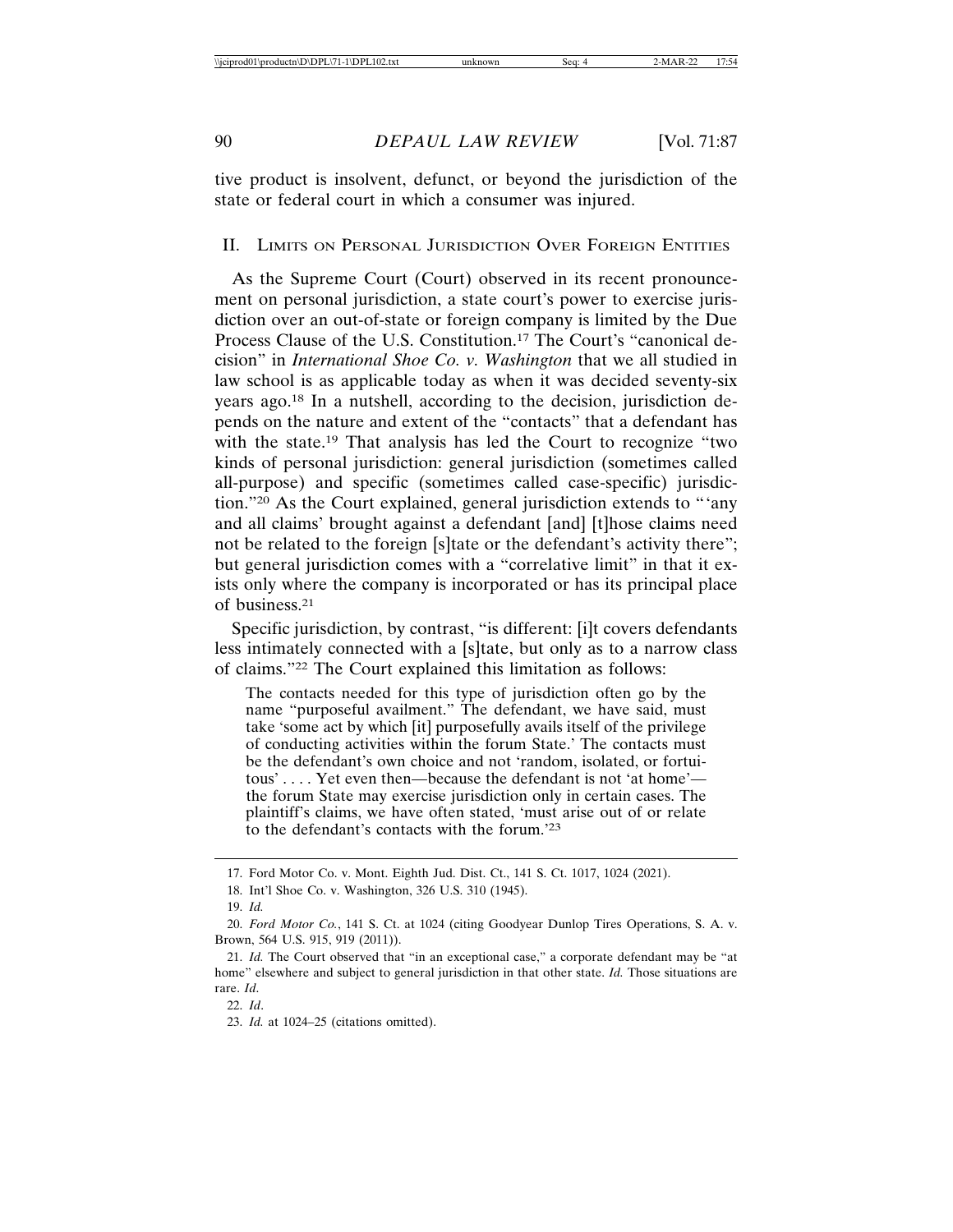Merely reciting these principles of general and specific jurisdiction underscores the seemingly insurmountable challenges faced by consumers injured by products manufactured abroad. General jurisdiction will never exist, and specific jurisdiction will rarely, if ever, exist over those foreign entities.24 This leaves only the e-commerce company as a potential defendant if an injured consumer is to receive any remedy at all.

# III. ARE E-COMMERCE COMPANIES "SELLERS" UNDER STATE STRICT LIABILITY LAWS?

Products sold by or through Amazon fall into four basic categories: (1) items that are manufactured, shipped, and sold by Amazon; (2) items that are shipped and sold by Amazon but manufactured by others; (3) items that are shipped by Amazon but sold by third-party vendors; and (4) items that are listed on Amazon's website but sold and shipped directly by third-party vendors.25 These distinctions are noted on Amazon's own website.26

When a consumer searches Amazon for a "dog leash," for example, thousands of products are displayed for the consumer to browse:

<sup>24.</sup> *See generally* Kenneth A. Jacobsen et al., *Leveling the Playing Field—U.S. Court Jurisdiction over Disputes Between American Professional Athletes and Foreign Sports Teams*, 27 JEF-FREY S. MOORAD SPORTS L.J. 181 (2020). Of note, the Supreme Court in *Ford Motor Company* did not address the challenging "doctrinal questions" that arise for personal jurisdiction in "internet transactions." *Ford Motor Co.*, 141 S. Ct. at 1028 n.4.

<sup>25.</sup> *See* Dog Leash Search Results, AMAZON, https://www.amazon.com (search "dog leash" in the main search bar) (last visited July 8, 2021).

<sup>26.</sup> *See id.*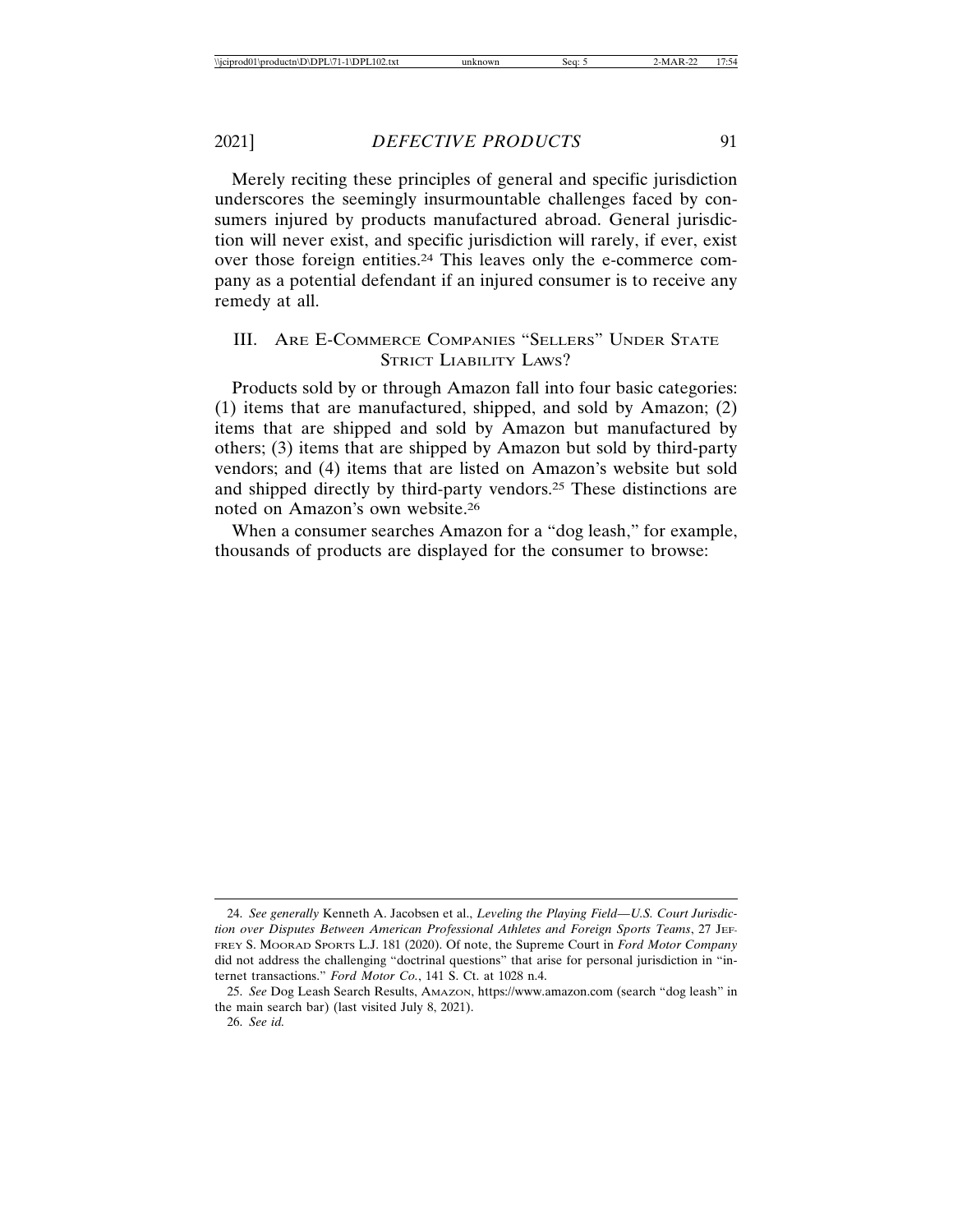

Many of these products are shipped and sold by Amazon:

### Ships from Amazon.com Sold by Amazon.com $_{28}$

Other products are shipped by Amazon, but sold by a different company:

> Ships from Amazon JJITR INC<sub>29</sub> Sold by

1620139185&sr=8-5 (last visited July 8, 2021).

<sup>27.</sup> *Id.*

<sup>28.</sup> AMAZON, https://www.amazon.com/AmazonBasics-Tie-Out-Cable-Dogs-90lbs/dp/ B06ZXX5MM4/ref=sr\_1\_5?dchild=1&keywords=amazon£asics†og+leash&qid=

<sup>29.</sup> AMAZON, https://www.amazon.com/Petmegoo-Strong-Leash-Medium-Large/dp/ B08LD2Y4KB/ref=sr\_1\_1\_sspa?dchild=1&keywords=dog+leash&qid=1620138862&sr=8-1 (last visited July 8, 2021).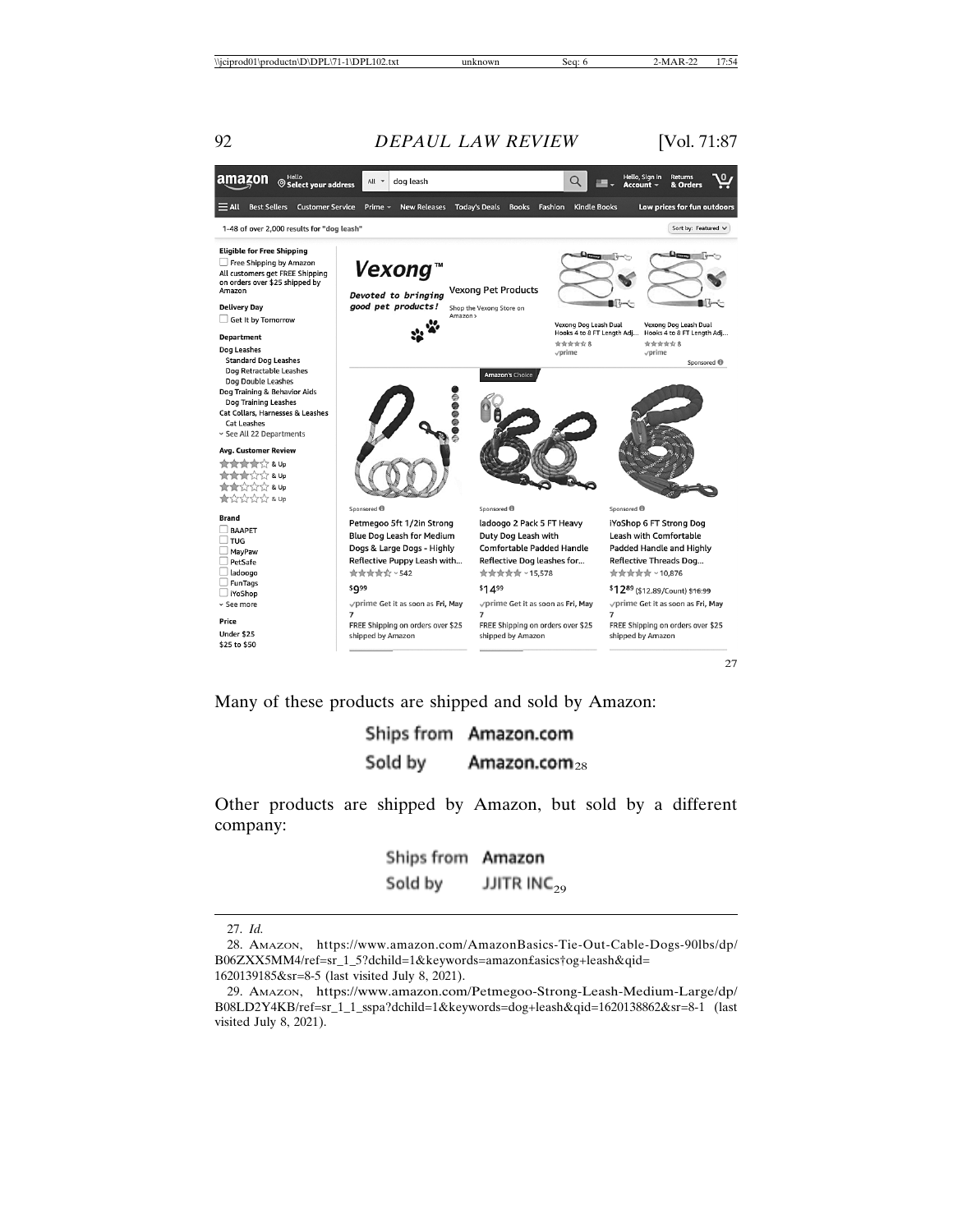The final set of products are shipped and sold by a third-party vendor:

## Ships from TheCustomSite, LLC Sold by TheCustomSite,  $LLC_{30}$

Amazon's arrangement with its third-party vendors is governed by its comprehensive "Amazon Services Business Solutions Agreement."31 According to the agreement, if a vendor subscribes to Amazon's "fulfillment" services, the vendor ships its products to an Amazon warehouse for storage and, once an order is received online for a product, Amazon will "retrieve the product from inventory, box it, and ship it to the purchaser."32

Products manufactured, sold, and shipped by Amazon give rise to personal jurisdiction for strict liability claims under virtually any state's law, including my home state of Pennsylvania, for example.33 Further, products sold and shipped by Amazon but manufactured by others may also give rise to personal jurisdiction.34 The remaining two categories (items that are shipped by Amazon but sold by third-party vendors, and items that are listed on Amazon's website but are sold and shipped directly by third-party vendors) are less clear, and any consideration of whether strict liability laws will apply is a largely factdriven exercise.

Confronted by a lack of established precedent, there are occasions when federal appellate courts will request that state appellate courts decide the question of who qualifies as a "seller" under that state's

<sup>30.</sup> AMAZON, https://www.amazon.com/Buckle-Down-Maryland-Flags-Leash/dp/B06XNNW 48F/ref=sr\_1\_1?dchild=1&keywords=dog+leash&m=A1TE1CD9RKMYR4&qid=1625796382& refinements=p\_6%3AA1TE1CD9RKMYR4&rnid=2661622011&s=pet-supplies&sr=1-1 (last visited July 8, 2021).

<sup>31.</sup> Erie Ins. Co. v. Amazon.com, Inc., 925 F.3d 135, 138 (4th Cir. 2019).

<sup>32.</sup> *Id.* This service allows for non-Amazon owned products to be eligible for Amazon Prime shipping services.

<sup>33.</sup> *See* Burch v. Sears, Roebuck and Co., 467 A.2d 615, 618 (Pa. Super. Ct. 1983) (holding Sears could be strictly liable for defective lawn mower sold under its brand name); Gaudio v. Ford Motor Co., 976 A.2d 524, 532, 534 (Pa. Super. Ct. 2009) (holding Ford could be strictly liable for unreasonably dangerous design of 1996 Ford F-150). Products manufactured and sold by Amazon are placed into the stream of commerce by Amazon, and Amazon is clearly a "seller" of those products under Pennsylvania's strict liability laws.

<sup>34.</sup> *See* Barton v. Lowe's Home Centers, Inc., 124 A.3d 349, 353–54 (Pa. Super. Ct. 2015) (holding plaintiff sufficiently pled a strict product liability action against retailer and manufacturer of allegedly defective product). Pennsylvania appellate courts have routinely held "all suppliers of a defective product in the chain of distribution, whether retailers, parts makers, assemblers, owners, sellers, lessors, or any other relevant category, are potentially liable to the ultimate user injured by the defect." *Burch*, 467 A.2d at 621.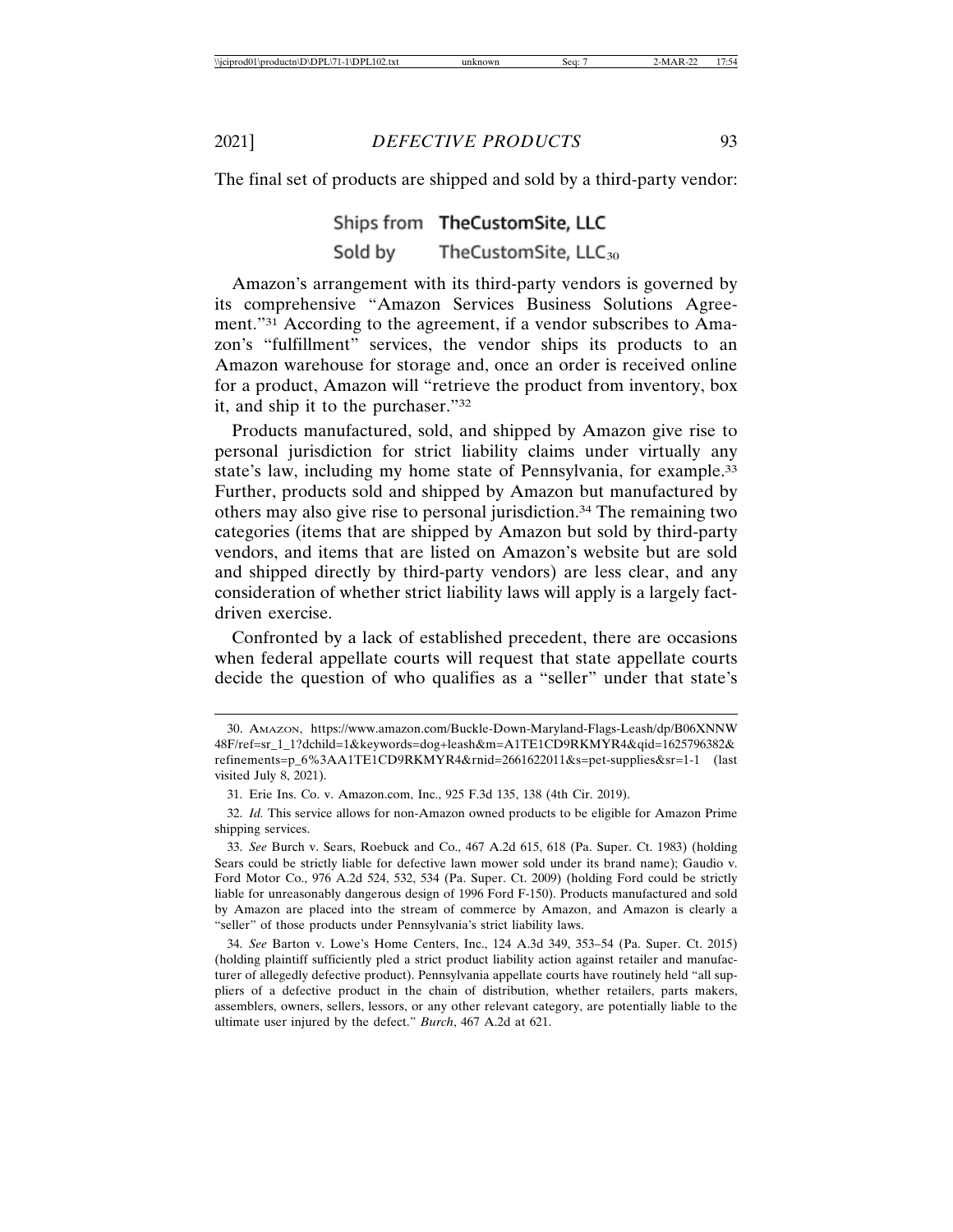strict liability laws.35 Alternately, other federal courts and lower state courts will predict how the appellate courts will decide.36

In the recent case of *Oberdorf v. Amazon.com, Inc.*, 37 the Third Circuit Court of Appeals followed the first path by requesting that the state appellate court determine who qualifies as a "seller." In *Oberdorf*, the plaintiff bought a dog collar on Amazon in 2014 from a third-party vendor named "The Furry Gang."38 Amazon never had the product in its possession. Amazon offers advertising and shipping services for third-party vendors,<sup>39</sup> but the core service that Amazon provides is the right to be listed on Amazon's public website.40 The Furry Gang did not opt into Amazon's shipping service, so The Furry

Certification of a question is rare and is reserved for exceptional cases. *See, e.g.*, *McMillan*, 983 F.3d at 202 ("We have articulated three factors to consider in deciding whether to certify a question:  $(1)$  the closeness of the question and the existence of sufficient sources of state law;  $(2)$ the degree to which considerations of comity are relevant in light of the particular issue and case to be decided; and (3) practical limitations of the certification process: significant delay and possible inability to frame the issue so as to produce a helpful response on the part of the state court." (citing Silguero v. CSL Plasma, Inc., 907 F.3d 323, 332 (5th Cir. 2018), *certifying question to* 579 S.W.3d 53 (Tex. 2019)). *See also* Fedziuk v. Comm'r of Pub. Safety, 696 N.W.2d 340, 344 (Minn. 2005) ("A question is increasingly important if: (1) it will have statewide impact, (2) it is likely to be reversed, (3) it will terminate lengthy proceedings, and (4) the harm inflicted on the parties by a wrong ruling by the district court is substantial.").

When the state appellate court receives the certified question, it may either accept the certification and answer the question or deny the certification and decline to answer the question posed by the federal circuit court. *See* Hislop v. Dep't of Soc. Welfare, 388 A.2d 428 (Vt. 1978); TEX. R. APP. P. 58.1. In states that have adopted the Uniform Certification of Questions of Law Act, the state appellate court may decide *all* open issues undecided by the certifying court. *See* Collins v. Tabet, 806 P.2d 40, 53 (N.M. 1991) (emphasis added). In most cases, however, the state appellate court will simply answer the certified question of law and send the case back to the certifying federal circuit court to decide the case in accordance with the state court's answer. *See* Bd. of Educ. of Fairfield v. Dep't of Educ. of Conn., 503 A.2d 1147, 1151 (Conn. 1986).

36. *See* State Farm Fire & Cas. Co. v. Amazon.com, Inc., 835 F. App'x 213, 216 (9th Cir. 2020). 37. Oberdorf v. Amazon.com Inc., 930 F.3d 136, 144–49 (3d Cir.), *vacated*, 936 F.3d 182 (3d Cir. 2019).

39. *Id.* at 141. Amazon's shipping service, known as "Fulfillment by Amazon," takes physical possession of the goods before a sale so Amazon's infrastructure can ship the goods directly to the consumer after a sale. *Id.*

40. *Id.* at 141–42 (describing Amazon's main conditions for its vendors).

<sup>35.</sup> When confronted with a novel issue of state law, a federal court can certify the question for decision by the highest appellate court in the state. *See, e.g.*, McMillan v. Amazon.com, Inc., 983 F.3d 194 (5th Cir. 2020) (certifying the issue of whether an e-commerce marketplace such as Amazon.com be considered a "seller" under Texas strict liability law).

The federal circuit court is authorized to certify a question to the state appellate court by either a state statute or a rule of appellate procedure. *See, e.g.*, TEX. R. APP. P. 58.1 ("The Supreme Court of Texas may answer questions of law certified to it by any federal appellate court if the certifying court is presented with determinative questions of Texas law having no controlling Supreme Court precedent. The Supreme Court may decline to answer the questions certified to it."). *See also* UNIFORM. CERTIFICATION OF QUESTIONS OF LAW ACT § 2 (1995). The federal circuit court then applies that legal determination to the facts of the case before it.

<sup>38.</sup> *Id.* at 136.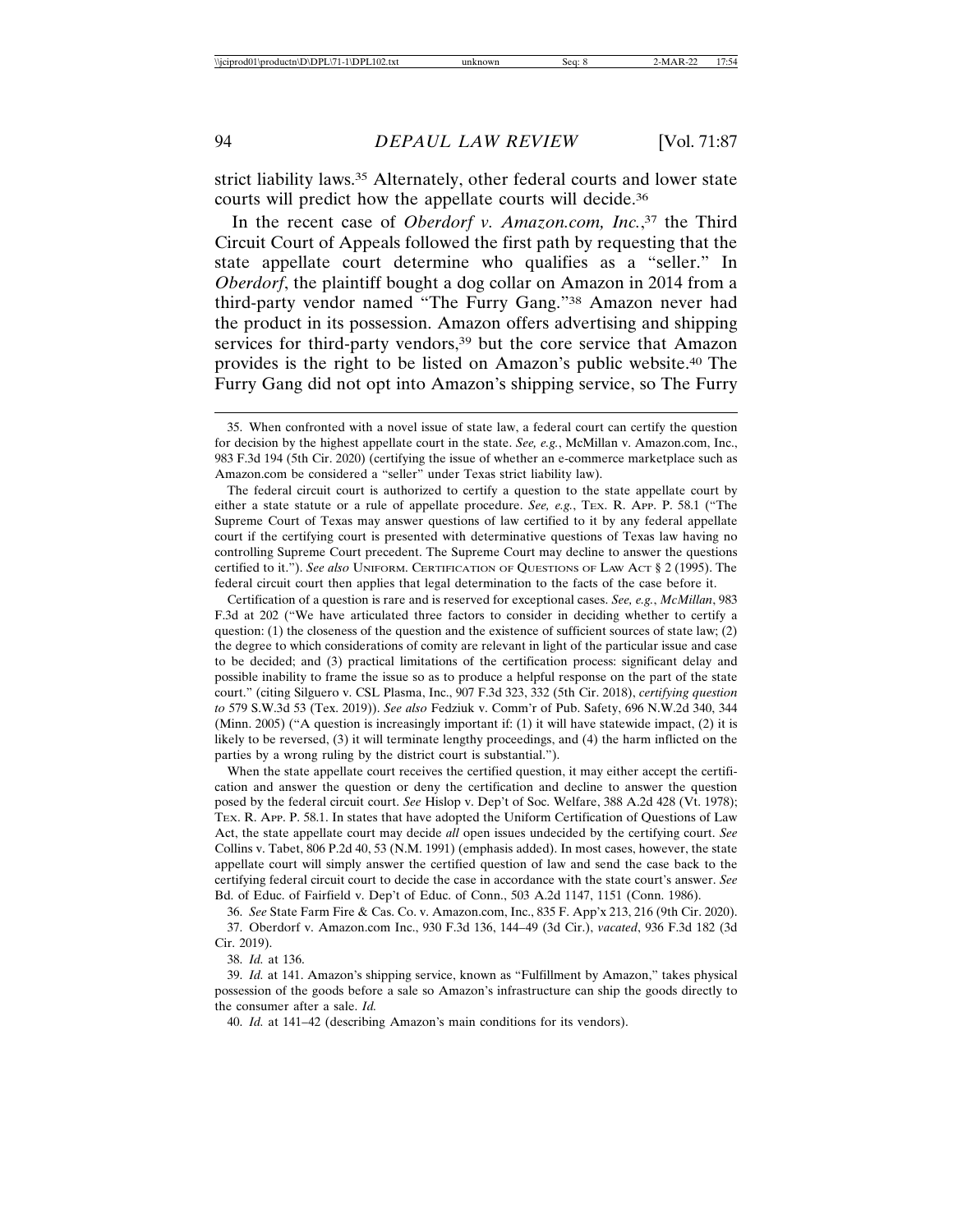Gang shipped the dog collar directly to the plaintiff from Nevada.41 In 2015, a ring on the dog collar broke while the plaintiff was walking her dog, causing the retractable leash to recoil and strike the plaintiff in her left eye; this caused permanent blindness.<sup>42</sup> Neither Amazon nor the plaintiff's attorneys were able to contact The Furry Gang, and its Amazon account went inactive in 2016.43

The plaintiff filed suit against Amazon in federal court in the Middle District of Pennsylvania asserting claims for strict liability, negligence, breach of warranty, misrepresentation, and loss of consortium.44 Amazon moved for summary judgment on the grounds that it was not a "seller" of the dog leash under Pennsylvania strict liability law because it neither owned<sup>45</sup> nor took physical possession of the allegedly defective leash.46 In past decisions, without clear guidance from the Pennsylvania Supreme Court on internet transactions, federal district courts have analyzed similar motions using prior Pennsylvania Supreme Court cases<sup>47</sup> that list four policy factors, known as the *Musser* factors, to determine whether an entity could be classified as a "seller" under Section 402A: (1) [t]he defendant may be the only member of the marketing chain available to the injured plaintiff for redress; (2) imposition of strict liability upon the defendant will serve the same incentive for safety as that imposed on the actual seller; (3) the defendant is in a better position than the consumer to prevent the distribution of defective products; and (4) the defendant can distribute the cost of compensating for injuries resulting from defects by spreading those costs among its business expenses.48 Applying these factors, the district court concluded that Amazon was not a "seller" of the dog collar and granted its motion for summary judgment.<sup>49</sup>

On appeal, a divided panel of the Third Circuit (Panel) reversed.50 The majority applied the same four *Musser* factors as the district court

<sup>41.</sup> *Id.* at 142.

<sup>42.</sup> Oberdorf v. Amazon.com Inc., 930 F.3d 136, 142 (3d Cir.), *vacated,* 936 F.3d 182 (3d Cir. 2019).

<sup>43.</sup> *Id.*

<sup>44.</sup> Oberdorf v. Amazon.com, Inc., 295 F. Supp. 3d 496, 498–99 (M.D. Pa. 2017), *rev'd*, 930 F.3d. 136 (3d Cir. 2019), *vacated*, 936 F.3d 182 (3d Cir. 2019).

<sup>45.</sup> Here and for the purposes of the rest of this Article, to own means to have title.

<sup>46.</sup> *Oberdorf*, 295 F. Supp. 3d at 499–500.

<sup>47.</sup> *Id.* at 500–501. *See generally* RESTATEMENT (SECOND) OF TORTS § 402A (AM. LAW INST. 1965) (explaining the Restatement's (Second) approach to products liability).

<sup>48.</sup> These factors are the *Musser* factors. Musser v. Vilsmeier Auction Co., 562 A.2d 279, 282 (Pa. 1989); Francioni v. Gibsonia Truck Corp., 372 A.2d 736, 739 (Pa. 1977).

<sup>49.</sup> Oberdorf v. Amazon.com, Inc., 295 F. Supp. 3d 496, 499–501 (M.D. Pa. 2017).

<sup>50.</sup> Oberdorf v. Amazon.com Inc., 930 F.3d 136, 153 (3d Cir. 2019) (reversing on the "seller" status of Amazon), *vacated*, 936 F.3d 182 (2019).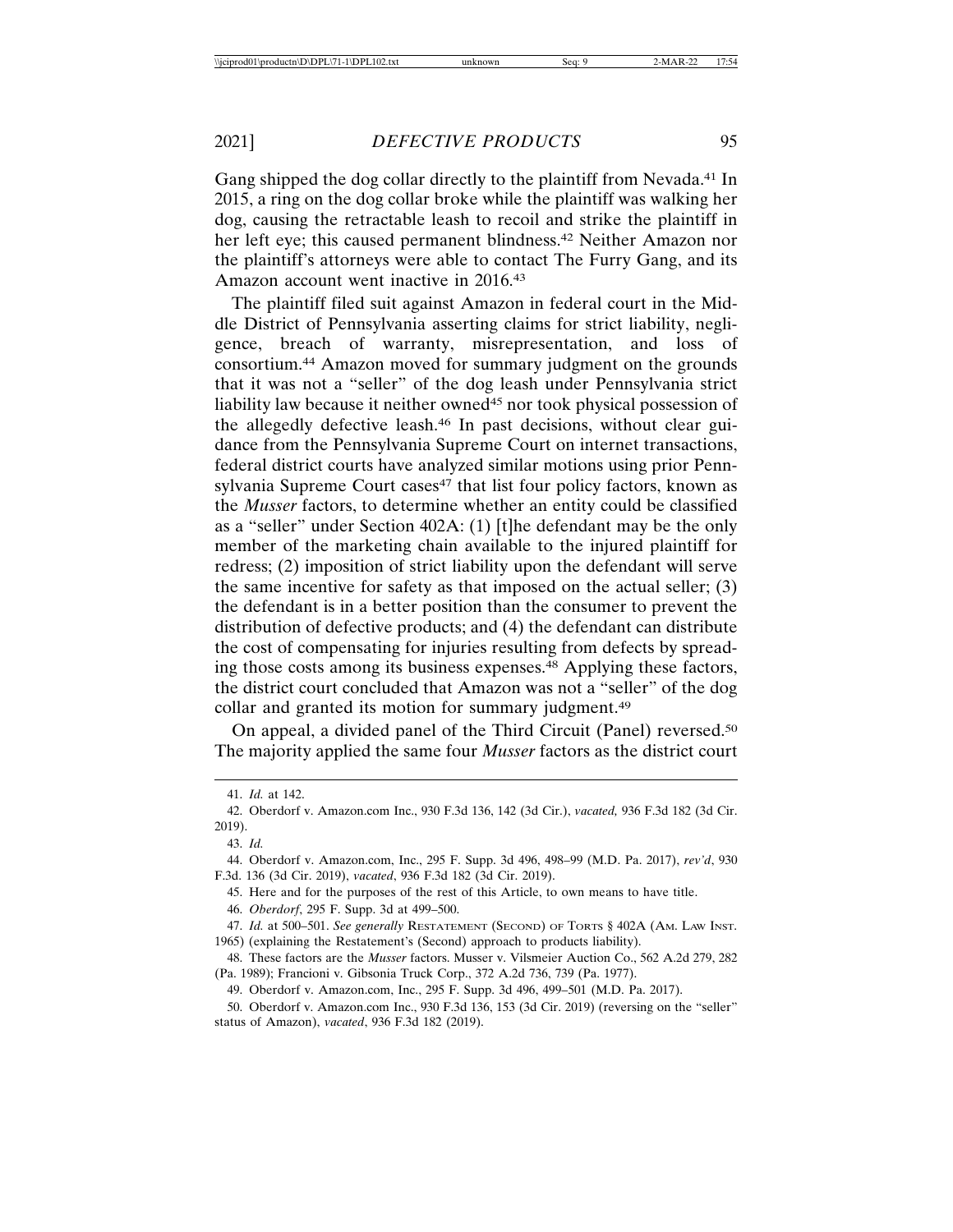but reached a different conclusion, largely because of its assessment of the extensive interconnection between Amazon and its third-party vendors.51 The following issues were of particular importance to the Panel:

- Although the third-party vendors make decisions about what products to sell, shipping costs, and pricing, Amazon lists the products on its website, collects order information, and processes payments for the transactions.
- Amazon creates the product listing on its website using information and photographs provided by that third-party.
- Amazon offers vendors additional advertising on its website and, notably, the opportunity to have Amazon ship their products.
- If Amazon fulfills shipping, then it takes physical possession of the product and ships the product directly to the consumer.52

The Panel found that all four *Musser* factors supported imposing strict liability on Amazon, concluding:

Amazon's role extends beyond that of the *Hoffman* sales agent, who in exchange for a commission merely accepted orders and arranged for product shipments. Amazon not only accepts orders and arranges for product shipments, but it also exerts substantial market control over product sales by restricting product pricing, customer service, and communications with customers. Amazon's involvement, in other words, resembles but also exceeds that of the sales agent labeled a 'seller' in *Hoffman*. 53

Amazon sought en banc review of the Panel's ruling, which was granted.54 Noting that e-commerce transactions "present a novel situation" that raise "several unresolved questions" under Pennsylvania law, the en banc court first questioned whether "Pennsylvania's test for applying Section 402A involves one or two steps, and "second, if there are two steps, what constitutes each step?"55 Seeking guidance from the Pennsylvania Supreme Court on these unresolved issues, the

<sup>51.</sup> *Id.* at 144–47; *see also id*. at 140–42. The dissent disagreed with the majority's adoption and application of the four-factor *Musser* analysis. *Id.* at 154 (Scirica, J., dissenting). According to the dissent, the proper analysis under Pennsylvania's strict liability law was a two-step process. *Id.* at 156. As a threshold matter, the defendant must be engaged in the business of selling the product at issue, which requires either a transfer of ownership or possession of the goods. *Id*. at 156–57. Only then should the court apply the four-factor test to determine whether strict liability should apply. *Id.* at 156. Since Amazon never owned or possessed the dog collar, the predicate step was not met. *Id.* at 158. The dissent, alternatively, concluded the four factors weighed against applying strict liability. *Id.* at 164.

<sup>52.</sup> *Oberdorf*, 930 F.3d at 140.

<sup>53.</sup> *Id.* at 149 (citing Hoffman v. Loos & Dilworth, Inc., 307 Pa. Super. 131, 452 A.2d 1349 (1982)).

<sup>54.</sup> Oberdorf v. Amazon.com, Inc., 936 F.3d 182, 182–83 (3d Cir.) (mem.), *vacating* 930 F.3d 136 (3d Cir. 2019).

<sup>55.</sup> Oberdorf v. Amazon.com, Inc., 818 F. App'x. 138, 141 (3d Cir.), *certifying question to* 237 A.3d 394 (Pa. 2020) (table decision).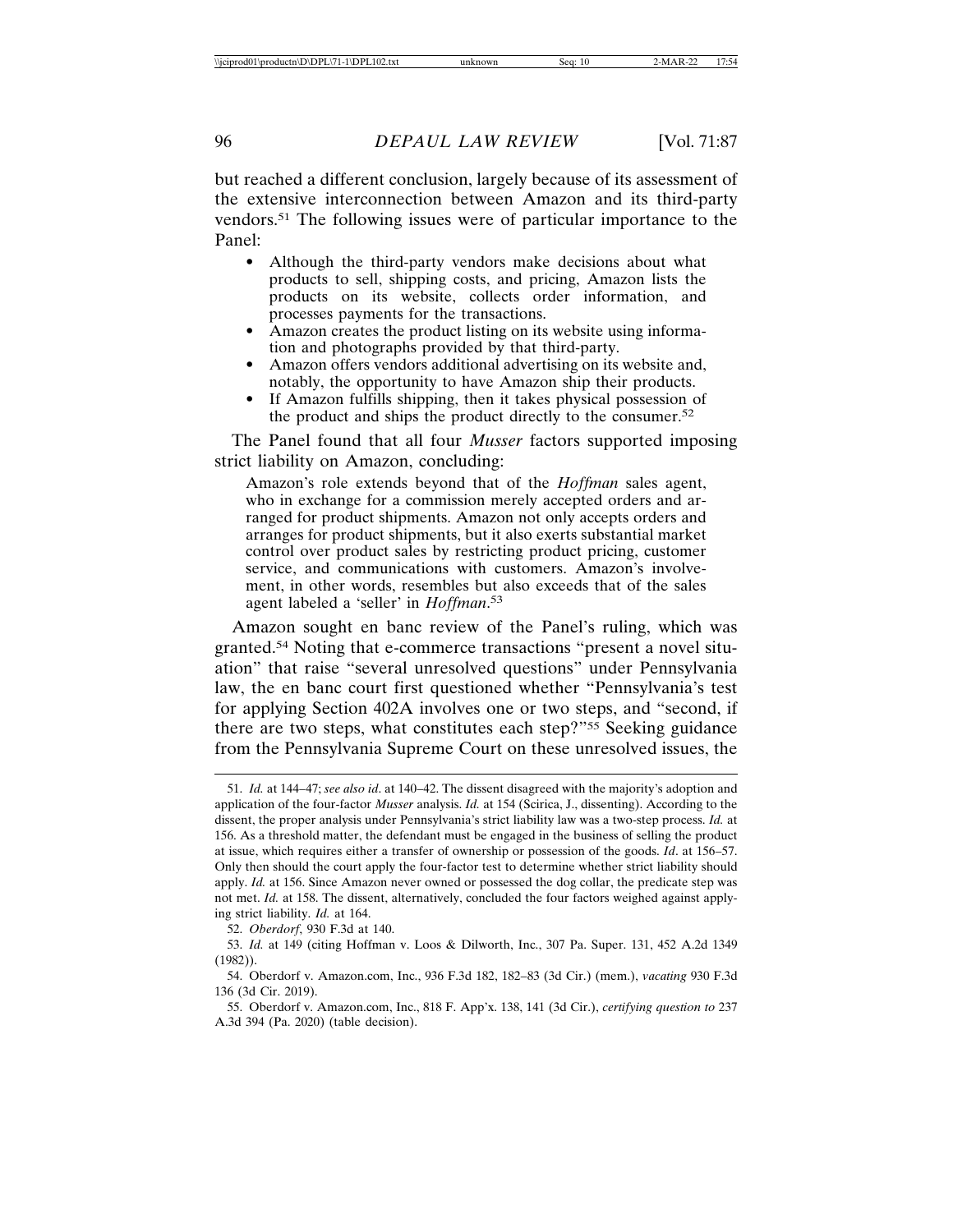Third Circuit vacated the decision of the district court and certified the following question to the Pennsylvania Supreme Court: "[u]nder Pennsylvania law, is an e-commerce business, like Amazon, strictly liable for a defective product that was purchased on its platform from a third-party vendor, which product was neither possessed nor owned by the e-commerce business?"56 The Pennsylvania Supreme Court accepted the certification from the Third Circuit.57 The Third Circuit's question, however, remains unanswered. On September 23, 2020, the parties agreed to a joint dismissal of the case, indicating a settlement.58 Thus, the certification to the Pennsylvania Supreme Court was rendered moot.59

A similar procedural approach was taken by the Fifth Circuit in *Mc-Millan v. Amazon.com., Inc*. 60 In *McMillan*, the plaintiff purchased a remote control on Amazon from the third-party vendor "USA Shopping 7693."61 Amazon shipped the remote control directly to the plaintiff from its warehouse facility through its "Fulfillment by Amazon" program.62 A year later, the plaintiff's toddler swallowed the remote control's battery.63 The battery was removed surgically, but the plaintiff alleged that the battery caused serious and permanent damage to the child's throat.64 The plaintiff notified Amazon of the incident, and Amazon identified Hu Xi Jie<sup>65</sup> as the owner of the "USA" Shopping 7693" account.<sup>66</sup> When Amazon was unable to contact Hu Xi Jie, it suspended the "USA Shopping 7693" account and removed the remote control from its website.67

The plaintiff sued Amazon and Hu Xi Jie in Texas federal court for five causes of action, including strict products liability.68 All attempts to serve Hu Xi Jie failed, and Hu Xi Jie never made an appearance in the case.69 After discovery, Amazon moved for summary judgment,

59. *See id.*

64. *Id.*

<sup>56.</sup> *Id.* at 143.

<sup>57.</sup> Oberdorf v. Amazon.com, Inc., 237 A.3d 394 (Pa. 2020) (table decision).

<sup>58.</sup> Oberdorf v. Amazon.com, Inc., No. 16 EAP 2020 (Pa. Sept. 25, 2020) (renumbered from No. 41 EM 2020).

<sup>60.</sup> McMillan v. Amazon.com., Inc., 983 F.3d 194 (5th Cir. 2020).

<sup>61.</sup> *Id*. at 197.

<sup>62.</sup> *Id.* at 200.

<sup>63.</sup> *Id.* at 197.

<sup>65.</sup> It is unknown whether Hu Xi Jie is a Chinese individual or entity. *Id.*

<sup>66.</sup> McMillan v. Amazon.com., Inc., 983 F.3d 194, 197 (5th Cir. 2020).

<sup>67.</sup> *Id.*

<sup>68.</sup> *Id.* (listing the five claims: (i) strict products liability design defect; (ii) strict products liability marketing defect; (iii) breach of implied warranty; (iv) negligence; and (v) gross negligence).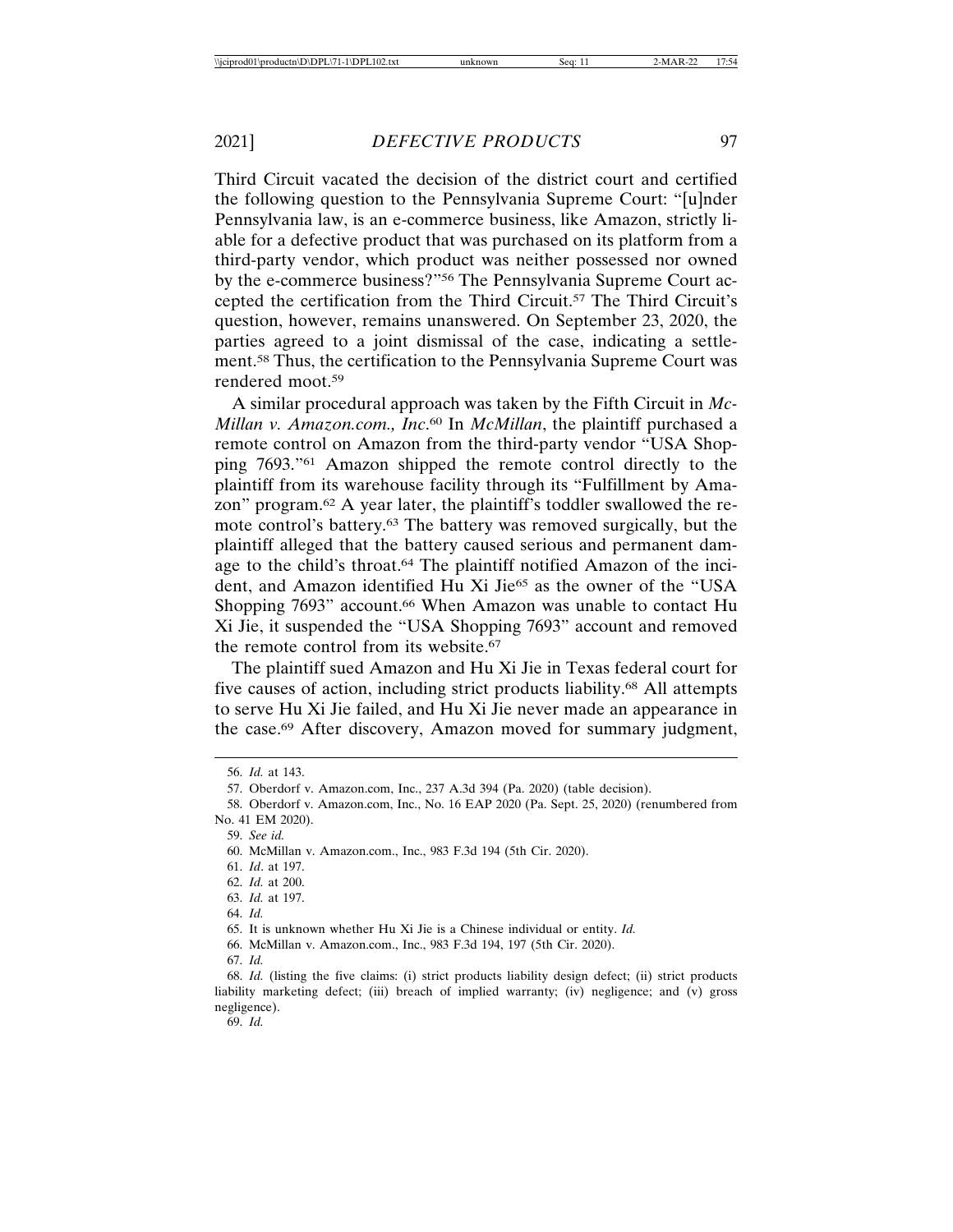arguing that it was not a "seller" under Texas law and could not be held strictly liable for any injuries caused by the remote control or its battery.70 The district court denied Amazon's motion, holding that Amazon qualified as a "seller" under Texas's strict liability statute because Amazon "was an integral component in the chain of distribution" and was "in the business of placing the product in the stream of commerce."71

Both parties moved to certify an immediate appeal of the district court's holding on the "seller" classification.72 The district court certified for interlocutory appeal, and the Fifth Circuit granted the requisite permission.73 The Fifth Circuit laid out the general principles that the Supreme Court of Texas had historically used to determine "seller" status under its strict liability laws.<sup>74</sup> The Fifth Circuit, however, found that those older cases were inapplicable to internet transactions and rejected Amazon's contention that it was analogous to an auctioneer or a delivery service as in those prior decisions.75 The Fifth Circuit also refused to decide the "seller" issue based on decisions of other circuits "given the difference in state laws and facts."76 Instead, like the Third Circuit in *Oberdorf*, the Fifth Circuit certified the question to the Supreme Court of Texas: "[u]nder Texas products-liability law, is Amazon a 'seller' of third-party products sold on Amazon's website when Amazon does not hold title to the product but controls the process of the transaction and delivery through Amazon's Fulfillment by Amazon program?"77 The Supreme Court of Texas accepted the certification from the Fifth Circuit and answered the question in the negative.78

<sup>70.</sup> The "seller" issue was important because, although non-manufacturing sellers are expressly exempt from liability under the Texas Products Liability Act, an exception applies when the manufacturer is beyond the jurisdiction of the Texas courts—as Hu Xi Jie was. *Id.* at 198.

<sup>71.</sup> *Id.* (quoting McMillan v. Amazon.com, Inc., 433 F. Supp. 3d 1034, 1043 (S.D. Tex. 2020), *rev'd*, 983 F.3d 194 (5th Cir. 2020)).

<sup>72.</sup> McMillan v. Amazon.com., Inc., 983 F.3d 194, 197 (5th Cir. 2020).

<sup>73.</sup> *Id.*

<sup>74.</sup> *Id.* at 199 (explaining the two main principles used in determining "seller" status are: (i) whether the alleged seller places the product in the stream of commerce or only "facilitate[s] the stream"; and (ii) allowing service providers to be considered sellers only if they are "engaged in the business of selling" a product and providing that product is not incidental to selling the service) (citing New Tex. Auto Auction Servs., L.P. v. Gomez De Hernandez, 249 S.W.3d 400, 403 (Tex. 2008)).

<sup>75.</sup> *Id.* at 200–01 (finding Amazon is not like an auctioneer because they do more than make occasional sales and Amazon's use of UPS indicates they are not a delivery service like UPS).

<sup>76.</sup> *Id.* at 201.

<sup>77.</sup> *Id.* at 203.

<sup>78.</sup> Amazon.com, Inc. v. McMillan, 625 S.W.3d 101, 112 (Tex. 2021).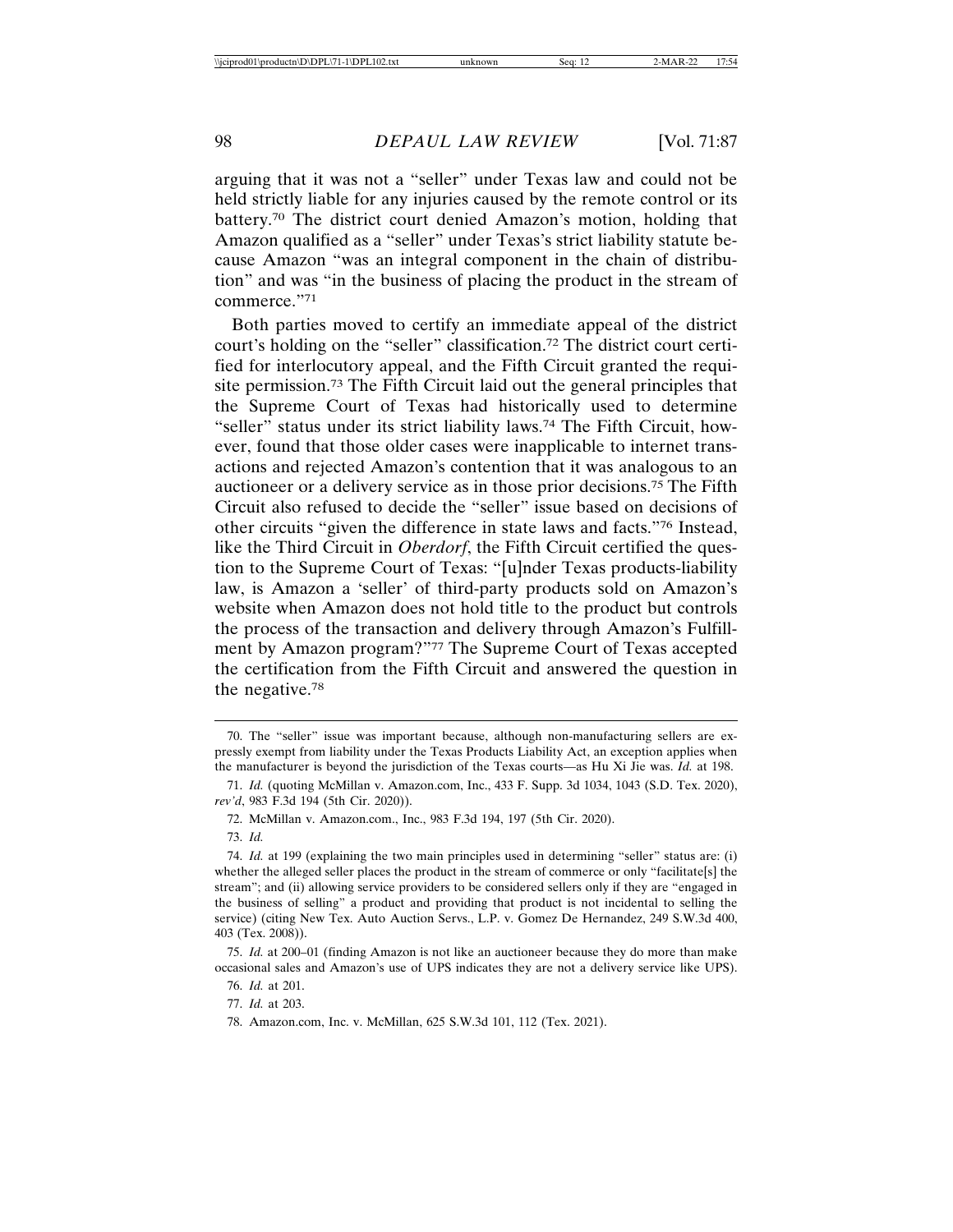The Supreme Court of Texas began its analysis by noting the fundamental change in consumer practices over the decades since strict liability was adopted in Texas as part of its common law, now codified in the Texas Products Liability Act:

In the first few decades after we recognized common-law strict products liability, the people and entities held liable were typically part of a conventional distribution chain: upstream manufacturers, mid-stream distributors, and downstream retailers. Today, thirdparty e-commerce platforms—such as Amazon, eBay, Etsy and Alibaba—provide many of the services traditionally performed by distributors and retailers, enabling merchants from all over the world to reach consumers directly.<sup>79</sup>

The court then turned to the definition of "seller" contained in the statute.80 Under that statutory definition, a seller is "a person who is engaged in the business of distributing or otherwise placing, for any commercial purpose, in the stream of commerce for use or consumption a product or any component part thereof."81 So, in determining whether Amazon was a "seller" under the statute, the court had to answer "whether Amazon's role in the distribution chain amounts to 'distributing or otherwise placing' a product in the stream of commerce."82

In answering this question, the court examined its prior decisions analyzing Section 402A before the enactment of the Texas statute, noting that strict liability had been extended only in limited circumstances to non-manufacturing distributors of defective products as well as to some bailors and lessors.<sup>83</sup> But the court made clear that it "[has] refused to extend liability to all persons and entities involved in the distribution chain," and entities that "provide both goods and services are not sellers if the provision of products is incidental to the provision of services."84 Similarly, businesses "that merely assist in or facilitate sales—such as auctioneers, advertising agencies, newspapers, internet providers, and shipment companies—are not sellers."85

Noting that the adoption of the Texas Products Liability Act did not alter the common law or expand liability to those who were not subject to liability before its enactment, the court identified the two dis-

<sup>79.</sup> *Id*. at 103–04 (footnote omitted).

<sup>80.</sup> *Id.* at 106.

<sup>81.</sup> *Id.* (quoting TEX. CIV. PRAC. & REM. CODE § 82.001(3)).

<sup>82.</sup> *Id.*

<sup>83.</sup> Amazon.com v. McMillan, 625 S.W.3d 101, 106 (Tex. 2021)*.* The court referred to bailors and lessors that may qualify as sellers as "non-sale commercial transactions." *Id.*

<sup>84.</sup> *Id.* (citations omitted).

<sup>85.</sup> *Id.*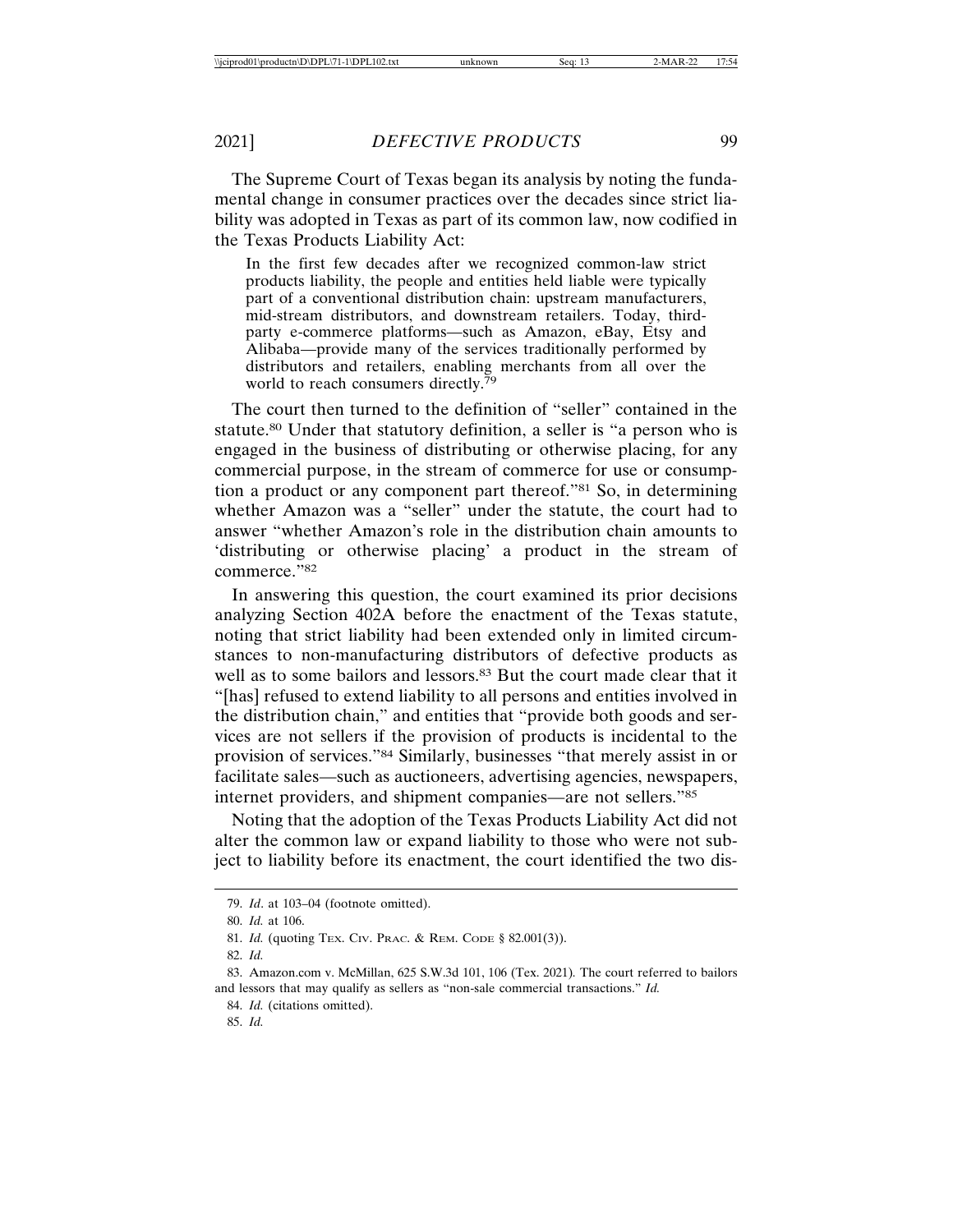tinct categories of transactions: sales and non-sales transactions.<sup>86</sup> In an ordinary sales transaction, a "seller" cannot be "anyone other than the person or entity who relinquishes title."87 Even in a non-sales commercial transaction, such as a bailment or lease, there has always been a transfer of title somewhere in the distribution chain and the bailor or lessor held title.88

Applying these legal principles to the case before it, the Texas Supreme Court held that Amazon was not a "seller" under Texas's strict liability statute.89 Amazon never held or transferred title to the allegedly defective remote control, which was a necessary predicate for seller liability in a sales transaction.<sup>90</sup> Nor did Amazon's possession of the remote control "followed by a transfer of title" between the plaintiff and Hu Xi Jie "constitute a sale."91 Exceptional cases allowing liability in non-sales commercial transactions, such as a bailment or lease, were inapplicable in a case involving an actual sales transaction.92

Strict liability against Amazon was also the subject of a recent decision by the Ninth Circuit Court of Appeals which applied Arizona's products liability law.93 In *State Farm Fire & Cas. Co. v. Amazon.com, Inc.*,<sup>94</sup> a consumer bought two hoverboards on Amazon from the third-party vendor "Super Engine."95 Since Super Engine participated in Amazon's "Fulfillment by Amazon" program, Amazon sent the hoverboards directly to the consumer from its warehouse.<sup>96</sup> The consumer sold the hoverboards to another individual, Zeitonus.<sup>97</sup> While Zeitonus was charging the batteries of the hoverboards, they burst into flames, causing severe damage to his house.98 State Farm,

<sup>86.</sup> *Id.* at 106, 109 ("Given that Chapter 82 is more restrictive than the common law, we see no indication that the Legislature intended for 'distributing or otherwise placing' to include commercial behavior beyond ordinary sales and previously qualifying non-sale commercial transactions.").

<sup>87.</sup> *Id.* at 109.

<sup>88.</sup> *See id.* at 110.

<sup>89.</sup> Amazon.com, Inc. v. McMillan, 625 S.W.3d 101, 112 (Tex. 2021).

<sup>90.</sup> *Id.* at 111–12.

<sup>91.</sup> *Id.* at 112.

<sup>92.</sup> *Id.*

<sup>93.</sup> *See* State Farm Fire & Cas. Co. v. Amazon.com, Inc., 407 F. Supp. 3d 848 (D. Ariz. 2019), *aff'd* 835 F. App'x 213 (9th Cir. 2020).

<sup>94.</sup> *Id.*

<sup>95.</sup> *Id.* at 849.

<sup>96.</sup> *Id.*

<sup>97.</sup> *Id.*

<sup>98.</sup> State Farm Fire & Cas. Co. v. Amazon.com, Inc. 407 F. Supp. 3d 848, 849 (D. Ariz. 2019).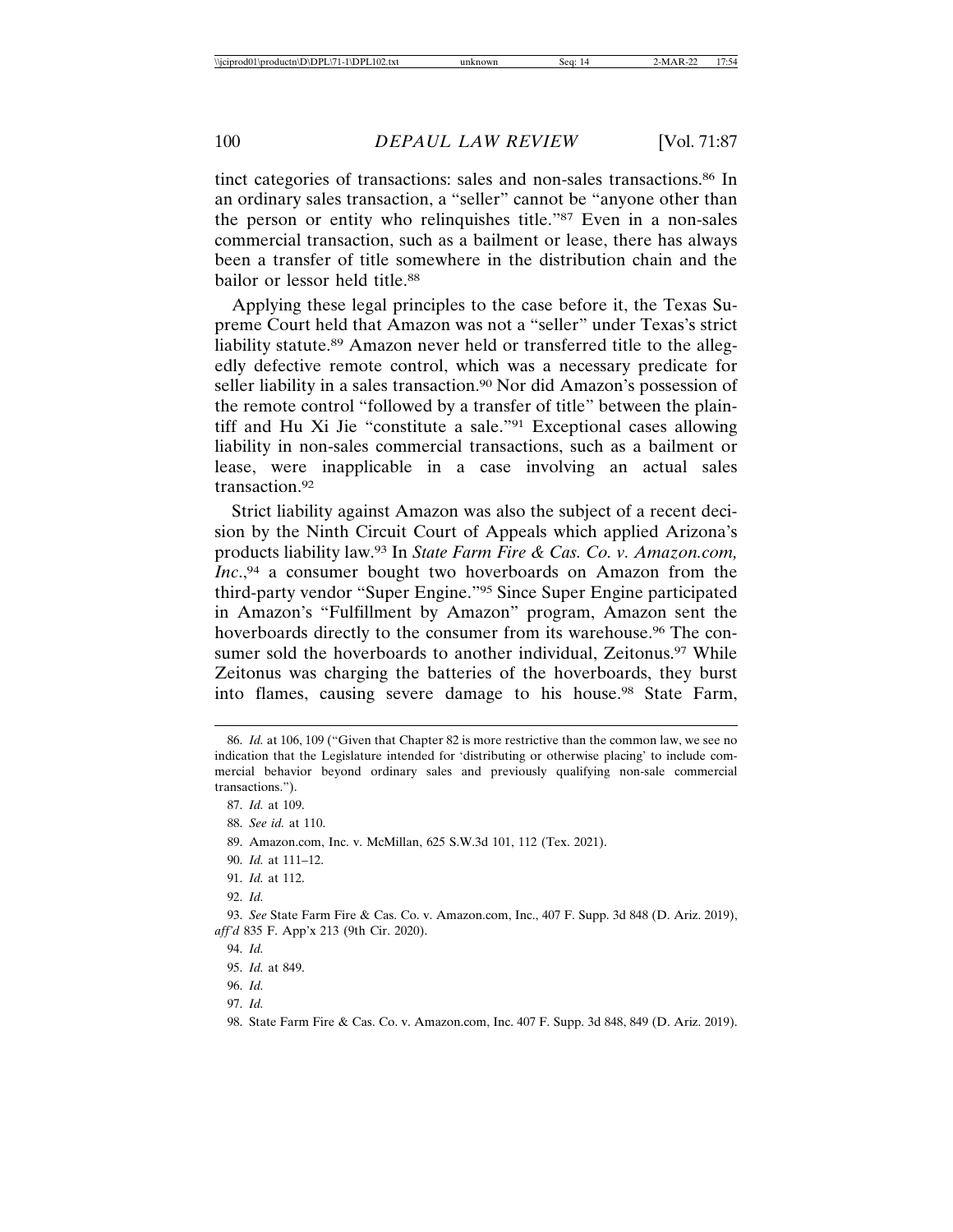Zeitonus's insurance carrier, paid for an investigation of the incident and for the damages to his property.99

State Farm, as subrogee, sued Amazon for strict products liability and negligence in the District of Arizona.100 The parties filed crossmotions for summary judgment, of which Amazon's was granted.101 The district court analyzed the case under seven factors identified by the Arizona courts for determining an entity's "seller" status under Section 402A.<sup>102</sup> According to the district court, to fit within Arizona's definition of a "seller" subject to strict liability under Arizona law, the entity must be an integral part of an enterprise that resulted in the defective product being placed in the stream of commerce.103 State Farm appealed the decision of the district court to the Ninth Circuit, which affirmed the district court's application of the sevenfactor test and its conclusion that Amazon was not a "seller" of the hoverboards under Arizona law.104

A similar result, in a case also involving igniting hoverboards, was reached in *Fox v. Amazon.com, Inc*., but the Sixth Circuit employed a different analysis.105 The plaintiff purchased a hoverboard on Amazon from the third-party vendor "W2M Trading Corp" (W2M).106 Neither W2M nor Amazon manufactured the hoverboard.<sup>107</sup> The manufacturer is unknown.108 It is unclear what entity shipped the hoverboard to the plaintiff or whether W2M participated in the "Fulfillment by Amazon" program with this particular product.<sup>109</sup> W2M had previously used the "Fulfillment by Amazon" program for other products.110

The plaintiff's son briefly used the hoverboard and then left it on the first floor of the plaintiff's two-story house, where it caused a fire

<sup>99.</sup> *Id.*

<sup>100.</sup> *Id.*

<sup>101.</sup> *Id.*

<sup>102.</sup> *Id.* at 850–54 (listing the seven factors as whether the entity: "(1) provide[s] a warranty for the product's quality; (2) [is] responsible for the product during transit; (3) exercise[s] enough control over the product to inspect or examine it; (4) take[s] title or ownership over the product; (5) derive[s] an economic benefit from the transaction; (6) ha[s] the capacity to influence a product's design and manufacture; or (7) foster[s] consumer reliance through their involvement."). This approach is the distribution chain approach.

<sup>103.</sup> *Id.* at 854.

<sup>104.</sup> State Farm Fire & Cas. Co. v. Amazon.com, Inc., 835 F. App'x 213 (9th Cir. 2020).

<sup>105.</sup> Fox v. Amazon.com, Inc., 930 F.3d 415, 425 (6th Cir. 2019).

<sup>106.</sup> *Id.* at 418.

<sup>107.</sup> *Id.* at 419.

<sup>108.</sup> *Id.*

<sup>109.</sup> *Id.*

<sup>110.</sup> *Id.*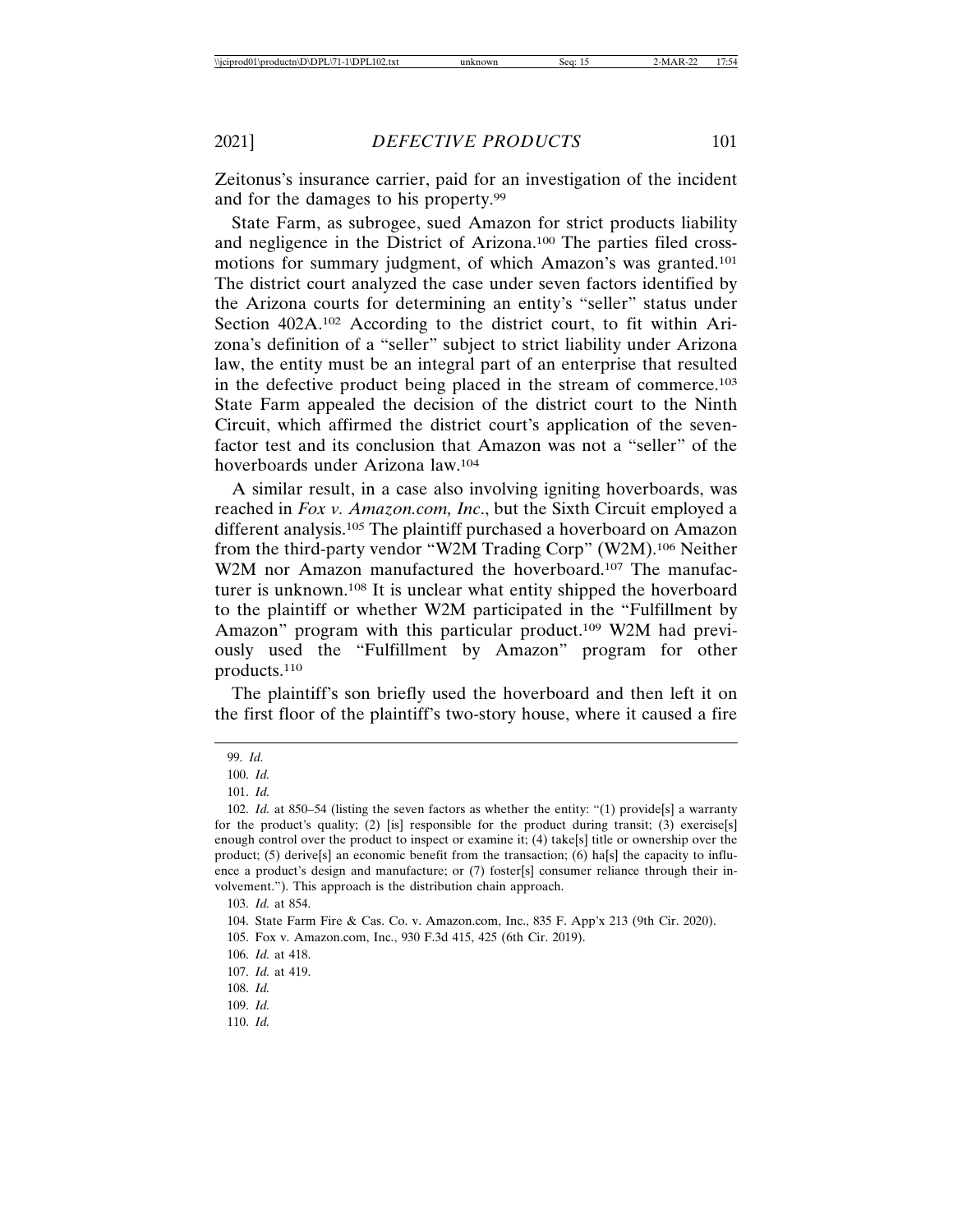that burned down the home.111 Two of the plaintiff's children were in the house when the fire started.112 The children survived but were injured escaping the fire.113 Both parties agreed that the cause of the fire was the lithium-ion battery in the hoverboard.<sup>114</sup>

The plaintiff sued Amazon and W2M in the Middle District of Tennessee for violations of the Tennessee Products Liability Act of 1978, a violation of the Tennessee Consumer Protection Act of 1977 (Act), and negligence.115 Amazon moved for summary judgment on all claims, and the motion was granted by the district court.116 With particular reference to the plaintiff's claim under the Tennessee Products Liability Act, the district court found that Amazon was not a "seller."117 Examining the dictionary definition of a "seller," the district court held that a defendant must have held title to the allegedly defective product, which, here, Amazon never did.118 The plaintiff then appealed the district court's decision.119

The Sixth Circuit affirmed the district court's holding but rejected its analysis on ownership and title.120 The Sixth Circuit noted that the language of the Act was more expansive than dictionary definitions of the term "seller," and by including "lessor" and "bailor" in the definition of a "seller," the Tennessee Legislature rejected any limitation based on ownership of or title to the allegedly defective product.121 The Sixth Circuit instead adopted a "control" approach to strict liability under the Act, defining a "seller" under Tennessee law to include

115. *Id.* at 421.

116. *Id.*

120. *Id.* at 422–23.

<sup>111.</sup> Fox v. Amazon.com, Inc., 930 F.3d 415, 421 (6th Cir. 2019).

<sup>112.</sup> *Id.*

<sup>113.</sup> *Id.*

<sup>114.</sup> *Id.* There were news reports of hoverboards catching fire or exploding during this period. Several of these involved hoverboards purchased through Amazon.com. *Id.* Complaints about these fires led Amazon to conduct an internal investigation in November 2015, which identified seventeen instances of hoverboard fires. *Id*. at 419–20. After the internal investigation, Amazon's Product Safety Manager removed his hoverboard from his own home and Amazon ceased all hoverboard sales worldwide in early December. *Id.* at 420. Amazon also sent an email to purchasers informing them of issues with the lithium-ion batteries but not the details of the reports or the findings of its internal investigation. *Id.* Fox claimed he never received this email. *Id*.

<sup>117.</sup> Fox v. Amazon.com, Inc*.*, 930 F.3d 415, 425. *See* TENN. CODE ANN. § 29-28-102(7) (West 2021) ("'Seller' includes a retailer, wholesaler, or distributor, and means any individual or entity engaged in the business of selling a product, whether such sale is for resale, or for use or consumption. 'Seller' also includes a lessor or bailor engaged in the business of leasing or bailment of a product.").

<sup>118.</sup> Fox v. Amazon.com, Inc., No. 3:16-CV003013, 2018 WL 2431628 at \*7 (M.D. Tenn. May 30, 2018).

<sup>119.</sup> Fox v. Amazon.com, Inc., 930 F.3d 415, 421 (6th Cir. 2019).

<sup>121.</sup> *Id.* at 424–25.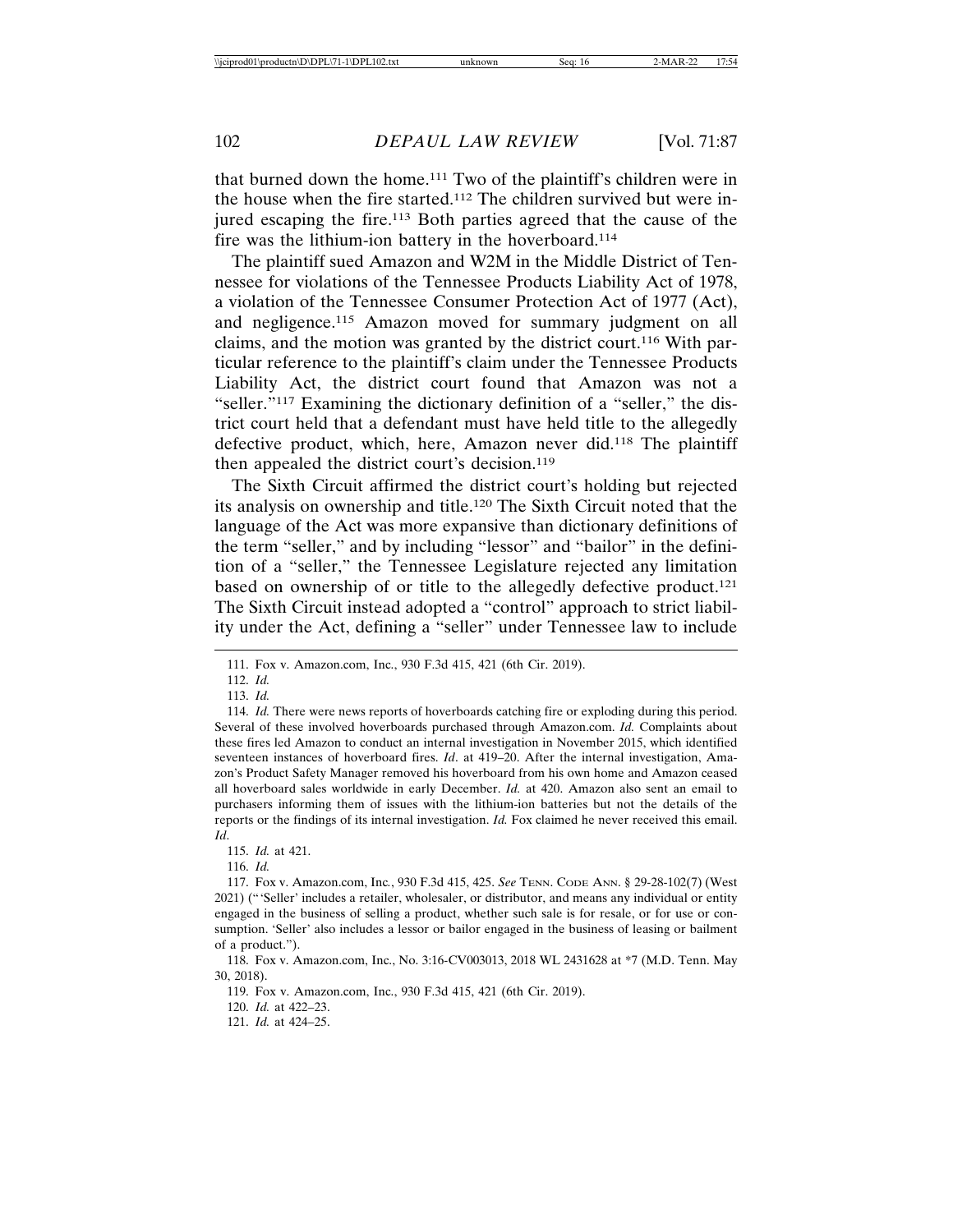"any individual regularly engaged in exercising sufficient control over a product in connection with its sale, lease, or bailment, for livelihood or gain."122 Applying this standard, the Sixth Circuit found that Amazon did not exercise sufficient control over the hoverboard to be considered a "seller" under the Tennessee Products Liability Act.<sup>123</sup>

In yet another recent federal court of appeals decision, Amazon avoided liability in the Fourth Circuit in *Erie Ins. Co. v. Amazon.com, Inc*. 124 In *Erie*, a customer purchased a headlamp on Amazon used for recreational purposes such as cycling, camping, and hiking from the third-party seller "Dream Light."125 Dream Light participated in the "Fulfillment by Amazon" program, so Amazon shipped the package from its warehouse using the third-party shipper, UPS.126 As part of its fulfillment services, Amazon collected payment for the headlamp from the purchaser and, after withdrawing its service fee, remitted the remainder to Dream Light.127

The purchaser gave the headlamp to his friend as a gift.128 The headlamp malfunctioned, allegedly from a defective battery, and ignited his friend's house, causing damages exceeding \$300,000.129 The friend's insurance company, Erie Insurance, paid for the damages.130

Erie Insurance, as subrogee, sued Amazon for strict products liability, negligence, and breach of warranty under Maryland law in the District of Maryland.131 Amazon's motion for summary judgment was granted by the district court on the ground that Amazon was not a "seller" of the headlamp under Maryland's strict liability law due to the nature of the "Fulfillment by Amazon" program, where Amazon was merely a bailor and not the owner of the headlamp.132 As the district court explained:

The question is whether the circumstances of this case in which Amazon 'fulfilled' the order converts Amazon into the status of the seller. . ..The fulfillment role as far as Amazon is concerned is that it stored the product at the expense and risk of Dream Light. That it allowed the merchandise to be advertised on Amazon's webpage. That if a purchase was made, Amazon would take the product from

<sup>122.</sup> *Id.* at 425. This approach is the control-based approach.

<sup>123.</sup> *Id.*

<sup>124.</sup> Erie Ins. Co. v. Amazon.com, Inc., 925 F.3d 135, 144 (4th Cir. 2019).

<sup>125.</sup> *Id.* at 138.

<sup>126.</sup> *Id.*

<sup>127.</sup> *Id.*

<sup>128.</sup> *Id.*

<sup>129.</sup> *Id.*

<sup>130.</sup> Erie Ins. Co. v. Amazon.com, Inc. 925 F.3d 135, 138 (4th Cir. 2019).

<sup>131.</sup> *Id.* at 137.

<sup>132.</sup> *Id.* at 138.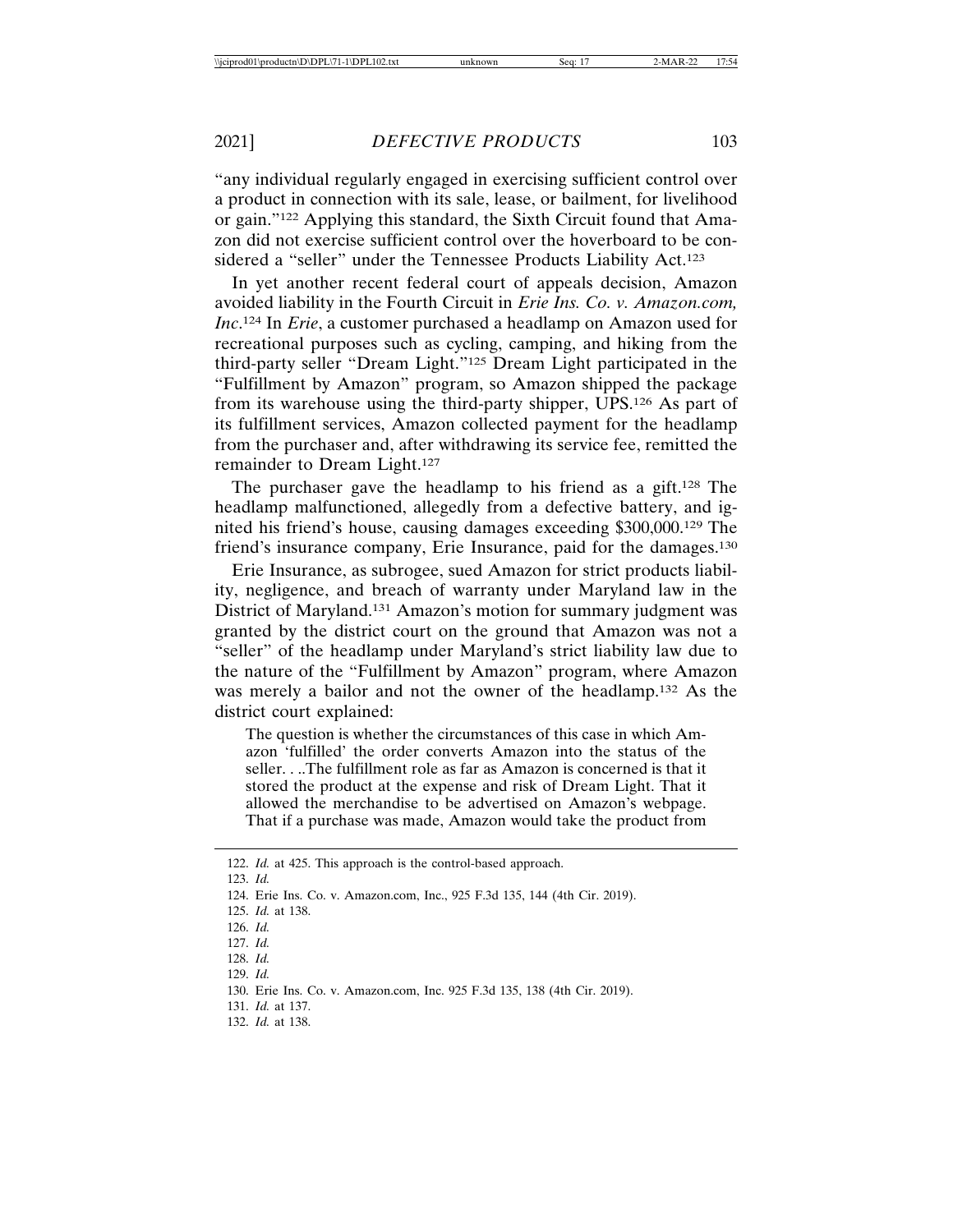its fulfillment center, put it in a box and send it to the purchaser who made arrangements to buy the Dream Light.

I conclude that the case can be disposed of favorably to Amazon on summary judgment because it is not a seller.<sup>133</sup>

Erie Insurance subsequently appealed to the Fourth Circuit.134 The Fourth Circuit affirmed the district court's holding regarding Amazon's status as a "seller" under Maryland law.135 Using the dictionary and Uniform Commercial Code definitions of "seller," the Fourth Circuit determined that a seller must hold title to the product for purposes of strict liability under Maryland law.136 Thus, as a mere bailee, Amazon was not a "seller" of the headlamp.<sup>137</sup>

Amazon is not the only company embroiled in litigation over its "seller" status under state strict liability laws. In *Inman v. Technicolor USA, Inc.,* the plaintiff asserted a products liability claim against the website eBay and several other defendants for distributing vacuum tubes that contained mercury.138 eBay filed a motion to dismiss on the grounds that the plaintiff failed to state a claim for relief.139

136. Erie Ins. Co. v. Amazon.com, Inc., 925 F.3d 135, 141 (4th Cir. 2019).

137. *Id.* at 143. Other recent Amazon "seller" cases include Phila. Indem. Ins. Co. v. Amazon.com, Inc., 425 F. Supp. 3d 158, 163 (E.D.N.Y. 2019) (adopting the distribution chain approach; granting summary judgment in favor of Amazon); Papataros v. Amazon.com. Inc., Civ. No. 17-9836, 2019 WL 4011502 (D.N.J., Aug. 26, 2019) (adopting the "control plus" policy approach; granting summary judgment in favor of Amazon); Garber v. Amazon.com, Inc., 380 F. Supp. 3d 766 (N.D. Ill. 2019) (adopting the distribution chain approach; holding parties outside of distribution chain can be liable if they play an integral role in transaction; granting summary judgment for Amazon); State Farm Fire & Cas. Co. v. Amazon.com, Inc., 390 F. Supp. 3d 964 (W.D. Wis. 2019); (adopting the distribution chain approach; denying Amazon's motion for summary judgment because Amazon is a "seller"); Allstate N.J. Ins. Co. v. Amazon.com, Inc., No. 17-2738, 2018 WL 3546197 (D.N.J., July 24, 2018) (adopting the control approach; granting summary judgment in favor of Amazon); Eberhart v. Amazon.com, Inc., 325 F. Supp. 3d 393 (S.D.N.Y. 2018) (adopting the distribution chain approach; granting summary judgment in favor of Amazon); Stiner v. Amazon.com, Inc., 164 N.E.3d 394 (Ohio 2020) (adopting the control approach to "supplier" under the Ohio Products Liability Act; affirming summary judgment in favor of Amazon); Bolger v. Amazon.com, Inc., 267 Cal. Rptr. 3d 601 (Cal. Ct. App. 2020) (adopting a "vertical" distribution chain approach that promotes policies underlying strict products liability law; reversing and remanding summary judgment in favor of Amazon); Loomis v. Amazon.com L.L.C., 277 Cal. Rptr. 3d 769 (Cal. Ct. App. 2021) (adopting a "vertical" distribution chain or stream of commerce approach where any party in the chain may be held liable if they directly benefited financially, were integral to the process, and exercised control over the distribution process; reversing and remanding summary judgment in favor of Amazon).

138. Inman v. Technicolor USA, Inc., No. 11–666, 2011 WL 5829024, at \*1 (W.D. Pa. Nov. 18, 2011).

139. *Id.* at \*1.

. . . .

<sup>133.</sup> *Id.* (quoting Erie Ins. Co. v. Amazon, Civ No. 16-02679-RWT, 2018 WL 3046243 at \*1 (D. Md., Jan. 22, 2018)).

<sup>134.</sup> *Id.* at 139.

<sup>135.</sup> *Id.* at 144.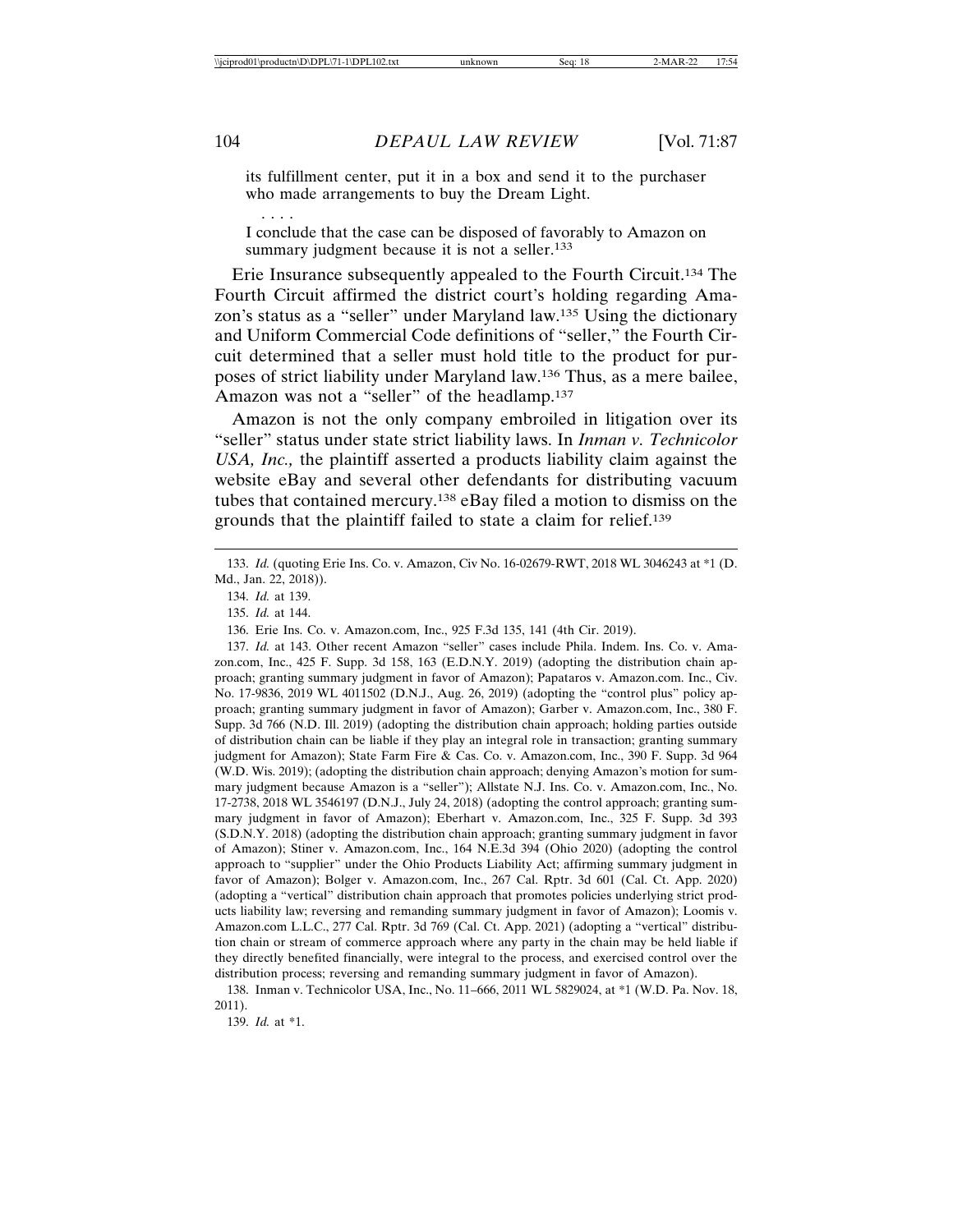The plaintiff purchased several vacuum tubes over a period of approximately eight years.140 The plaintiff then learned he had acute mercury poisoning allegedly caused by the vacuum tubes he purchased through eBay.141 Notably, eBay's User Agreement states:

[W]e are not a traditional auctioneer. Instead our sites are venues to allow anyone to offer, sell and buy just about anything . . . in a variety of pricing formats and locations, such as stores, fixed price formats and auction-style formats. We are not involved in the actual transaction between buyers and sellers.142

The court recognized that eBay "can only be held strictly liable for harm caused by a defective or unreasonably dangerous product if it was a 'seller' of the product under this section. Status as a seller depends on the relationship between the defendant, the defective product, and the overall chain of distribution."143 The plaintiff alleged that eBay was a seller under the four-factor *Musser* test used in Pennsylvania and discussed above.144 The court held otherwise:

Liability as a 'seller,' as defined by Section 402A, must be supported by allegations of a relationship among eBay, the product, and [Plaintiff] sufficient to justify holding eBay liable for [Plaintiff's] injuries. eBay's arguments that it takes no part in any transaction on its website, and the User Agreement included on its website stating the same, illustrate the insufficiency of [Plaintiff's] bare allegation that he 'purchased and/or obtained' vacuum tubes from eBay. Plaintiff has not set forth any facts demonstrating that eBay acts as anything more than an online forum where sellers such as Tube Zone may peddle their wares to buyers such as [Plaintiff].

[Plaintiff] has not pled facts alleging that eBay is so connected to the overall chain of distribution as to suggest a relationship with the manufacturer or product 'beyond their immediate sale' (citation omitted). Specifically, he has not alleged that eBay, at any time, had anything more than a fleeting connection to the allegedly defective products. He has not alleged that eBay ever had physical possession of the products, that they were moved or stored in a facility owned by eBay, or any other facts to suggest that holding eBay responsible would incentivize safety, that eBay is the only member of the marketing chain available, or that eBay is in a better position than Inman to prevent the circulation of such defective vacuum tubes.<sup>145</sup>

145. *Id.* at \*6.

<sup>140.</sup> *Id.*

<sup>141.</sup> *Id.*

<sup>142.</sup> *Id.* at \*2 (quoting Doc. No. 154 at 3, n. 3).

<sup>143.</sup> *Id.* at \*5 (citing Frey v. Harley Davidson Motor Co., 734 A.2d 1, 17 (Pa. Super. Ct. 1999)).

<sup>144.</sup> Inman v. Technicolor USA, Inc., No. 11–666, 2011 WL 5829024 at \*6 (W.D. Pa. Nov. 18, 2011). *See supra* notes 29–48 and accompanying text.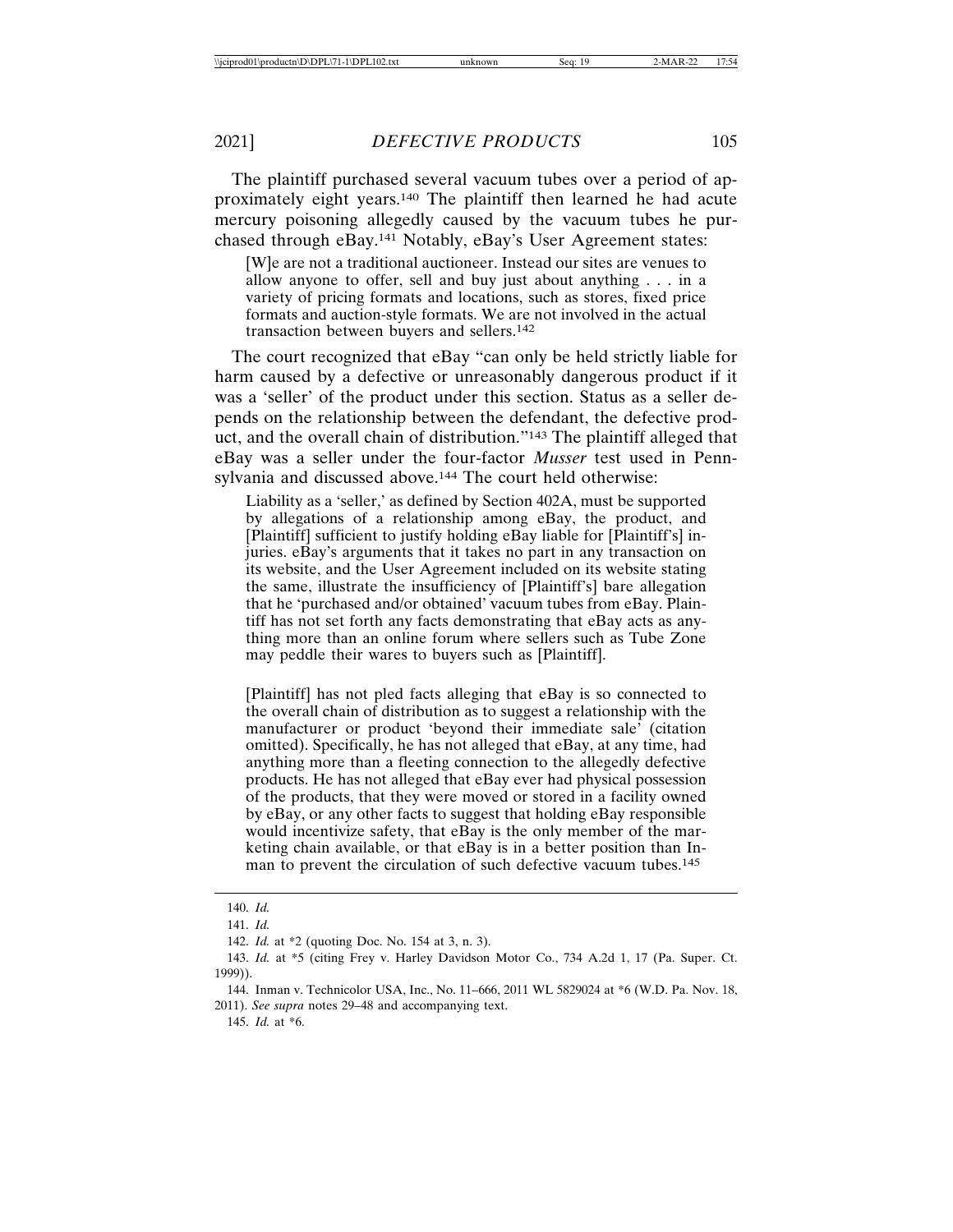There was no appellate court decision in *Inman* because eBay was dismissed from the case, likely indicating a settlement was reached between the parties.146

As evidenced by the foregoing discussion, federal and state courts reach different results on the "seller" status of e-commerce companies based on the statutory or common law incarnation of the applicable state's strict liability law.147 Some states, like Texas and Maryland, apply a title or ownership-based approach, where liability will be imposed only on companies that pass title to the purchaser.148 Other states, like Pennsylvania, although that question remains unresolved, apply a policy-based approach that employs a four-factor analysis to determine who can best preserve safety, prevent the circulation of defective products, and absorb financial losses.149 Still others, like Arizona, apply a distribution chain-based approach, which examines the e-commerce company's involvement in placing the product in the stream of commerce.150 And others, like Tennessee, apply a controlbased approach, which scrutinizes the level of control that the e-commerce company exercises over its vendors and the products that they sell.<sup>151</sup> Decisions from a sample of other state courts further reveal how these various approaches are applied.152

## *A. New Jersey*

New Jersey's strict liability law is embodied in the New Jersey Products Liability Act,153 which provides in pertinent part:

A manufacturer or seller of a product shall be liable in a product liability action only if the claimant proves by a preponderance of the evidence that the product causing the harm was not reasonably fit, suitable or safe for its intended purpose because it: a. deviated from the design specifications, formulae, or performance standards of the manufacturer or from otherwise identical units manufactured to the same manufacturing specifications or formulae, or b. failed to contain adequate warnings or instructions, or c. was designed in a defective manner.154

<sup>146.</sup> *Id.* at \*8.

<sup>147.</sup> *See supra* notes 29–130 and accompanying text.

<sup>148.</sup> *See* Amazon.com, Inc. v. McMillan, No. 20-0979, 2021 WL 2605885, 110–11 (Tex. June 25, 2021); Erie Ins. Co. v. Amazon.com, Inc., 925 F.3d 135, 141 (4th Cir. 2019).

<sup>149.</sup> *See* Oberdorf v. Amazon.com Inc., 930 F.3d 136, 144–49 (3d Cir.), *vacated*, 936 F.3d 182 (3d Cir. 2019).

<sup>150.</sup> *See* State Farm Fire & Cas. Co. v. Amazon.com, Inc., 835 F. App'x 213, at 215–16 (9th Cir. 2020).

<sup>151.</sup> *See* Fox v. Amazon.com, Inc., 930 F.3d 415, 422–25 (6th Cir. 2019).

<sup>152.</sup> *See* discussion *infra* Parts III.A, III.B.

<sup>153.</sup> N.J. STAT. ANN. § 2A:58C-1 (West 1987).

<sup>154.</sup> *Id.* § 2A:58C-2.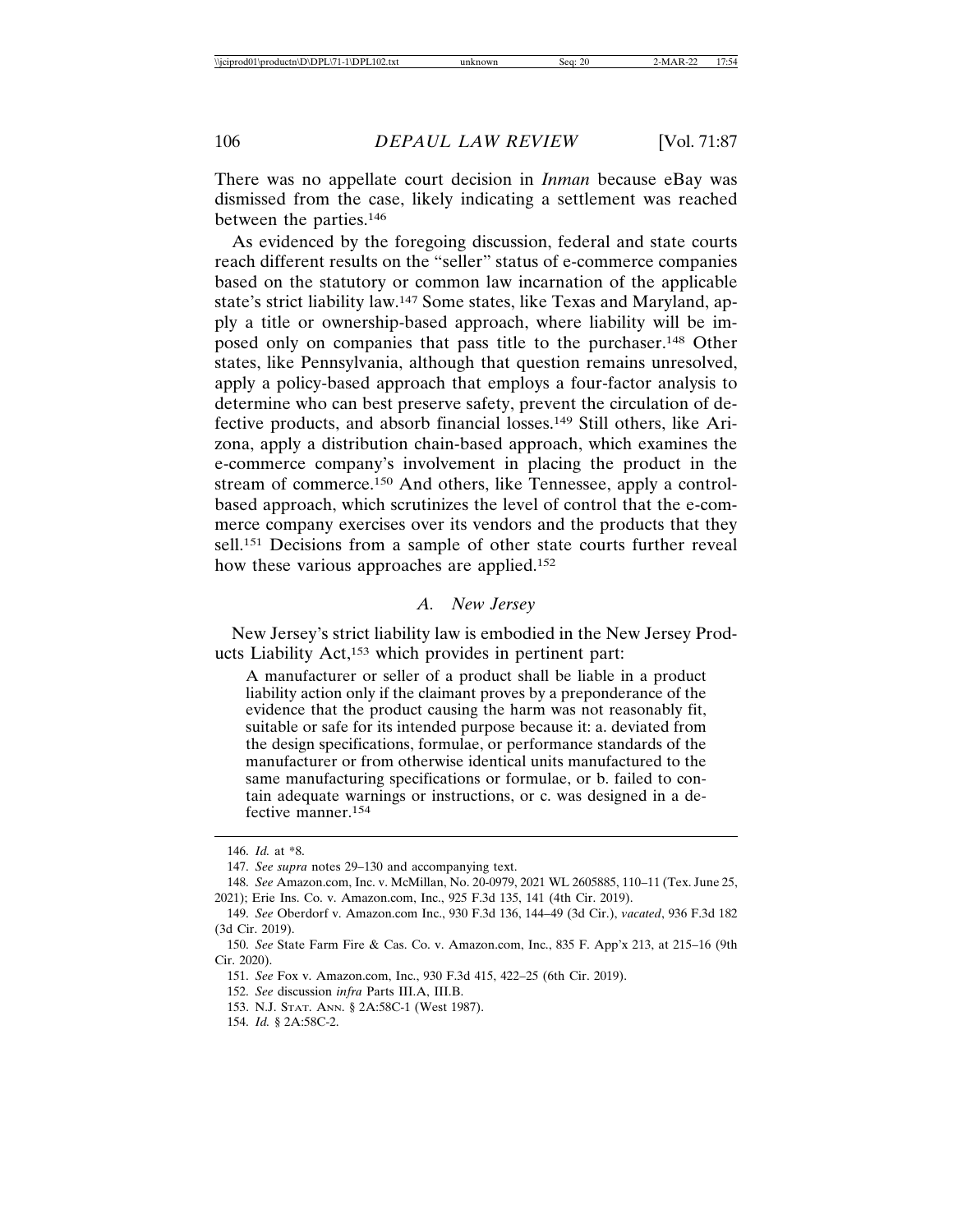This Act defines a "product seller" as:

[A]ny person who, in the course of a business conducted for that purpose: sells; distributes; leases; installs; prepares or assembles a manufacturer's product according to the manufacturer's plan, intention, design, specifications or formulations; blends; packages; labels; markets; repairs; maintains or otherwise is involved in placing a product in the line of commerce.155

In applying New Jersey's strict product liability law to e-commerce companies such as Amazon, federal courts in that state have relied on the Panel's decision in *Oberdorf*. 156 However, the relationship between the customer, Amazon, and the third-party vendor in *Papataros v. Amazon.com, Inc.* was significantly different than the situation presented in *Oberdorf.*

In *Papataro*s, a customer purchased a scooter through Amazon from a company named "Coolreall."157 Amazon's website specifically stated: "[s]old by Coolreall and Fulfilled by Amazon."158 Following her order, the customer received an email from Amazon thanking her for her purchase from "us."159

The relationship between Amazon and Coolreall was governed by Amazon's standard form "Business Solutions Agreement."160 This agreement gave Amazon a "royalty-free, non-exclusive, worldwide, perpetual, irrevocable right and license to use, reproduce, perform, display, distribute, adapt, modify, re-format, create derivative works of, and otherwise commercially or non-commercially exploit any and all of the third-party seller's materials."161 Amazon requires that all vendors who sell more than \$10,000 of products on Amazon must have liability insurance naming Amazon as an insured.<sup>162</sup> Amazon further requires customers to pay for purchases and to communicate with third-party vendors only through Amazon.<sup>163</sup>

The customer in *Papataros* was injured using the scooter and sued Amazon in New Jersey state court under New Jersey's strict products liability statute.164 Amazon moved to dismiss the action on the

<sup>155.</sup> *Id.* § 2A:58C-8.

<sup>156.</sup> *See* Papataros v. Amazon.com, Inc*.,* 2019 WL 4011502, at \*1 (D.N.J. Aug. 26, 2019).

<sup>157.</sup> *Id.* at \*1–2.

<sup>158.</sup> *Id.* This indicates Coolreall participated in "Fulfillment by Amazon."

<sup>159.</sup> *Id.* at \*1.

<sup>160.</sup> *Id.* at \*2.

<sup>161.</sup> *Id.* (internal quotations omitted).

<sup>162.</sup> Papataros v. Amazon.com, Inc., 2019 WL 4011502, at \*2 (D.N.J. Aug. 26, 2019).

<sup>163.</sup> *Id.*

<sup>164.</sup> *Id.* at \*4. Then, this case was removed to federal court by Amazon. *Id*.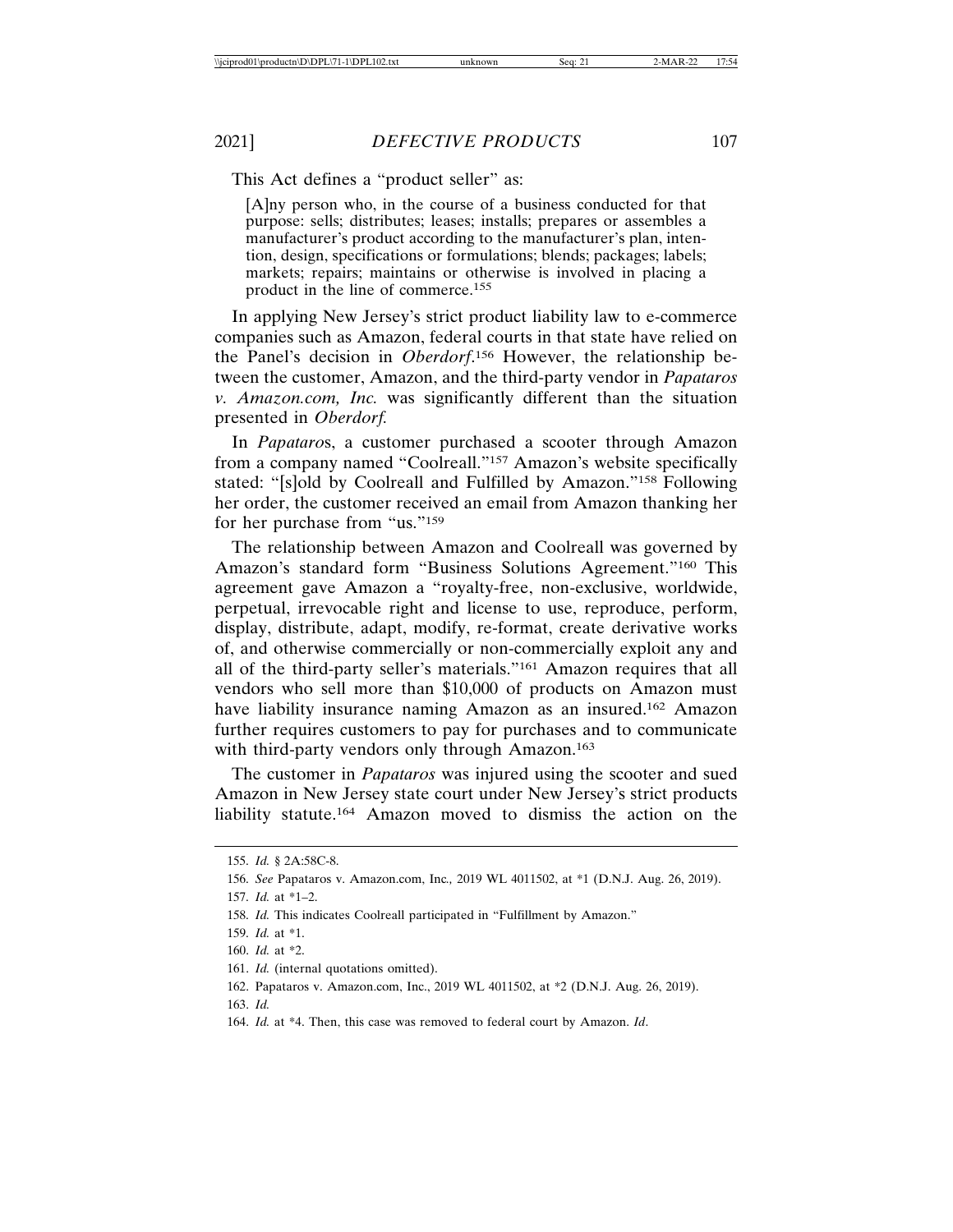grounds that it was not a "seller" of the scooter under the statute's language.165

Analyzing Amazon's status under the statute, the district court was influenced by two overarching considerations: control and public policy.166 First, the court distinguished New Jersey and Pennsylvania law by observing that Pennsylvania folds the control aspect into its *Musser* test in determining whether an entity is a seller.167 By contrast, New Jersey "will analyze control as a standalone factor."168 According to the court, it is necessary under New Jersey law that the party exercise control over the product, and "[t]he focus is on a party's control of the product itself–that is, the ability to exercise dominance over, for example, the manner in which the product is sold."169 Further, the court stated "[i]ndicia of such control include the extent to which the defendant held title, took physical possession, or altered the product, and the extent to which it dictated the manner of sale."170

In applying this control requirement, the *Papataros* court observed that Amazon had physical possession of the scooter and shipped it to the customer in an Amazon box.171 Further, Amazon exerted control over the actual sale of the scooter as illustrated by its confirmation of the sale with a "thank you for shopping with *us*."172

In consideration of public policy, New Jersey applies the *Musser* factors, with particular importance given to "the party's ability to distribute the cost of accidents through pricing, and . . . that party's ability to influence the manufacturer to produce a safer product."173 As to the first of those two factors, the court observed that "Amazon collects a fee in connection with each product sold on the site and possesses considerable market clout. If Amazon wished to adjust its business model to spread costs of defective products among consumers, it could do so."174 The court made particular note of the fact that "Amazon stands between the consumer and a manufacturer/seller who may or may not be available to provide redress."<sup>175</sup>

169. *Id*. (citing Allstate N.J. Ins. Co. v. Amazon.com, Inc., No. 17-2738, 2018 WL 3546197, at \*7 (D.N.J., July 24, 2018)).

<sup>165.</sup> *Id.* at \*1.

<sup>166.</sup> *Id.* at \*14.

<sup>167.</sup> *Id.*

<sup>168.</sup> Papataros v. Amazon.com, Inc., 2019 WL 4011502, at \*14 (D.N.J. Aug. 26, 2019).

<sup>170.</sup> *Id.*

<sup>171.</sup> *Id.* at \*14–15.

<sup>172.</sup> *Id.* (emphasis added).

<sup>173.</sup> *Id.* at \*15.

<sup>174.</sup> Papataros v. Amazon.com, Inc., 2019 WL 4011502, at \*16. (D.N.J. Aug. 26, 2019) (citation omitted).

<sup>175.</sup> *Id.*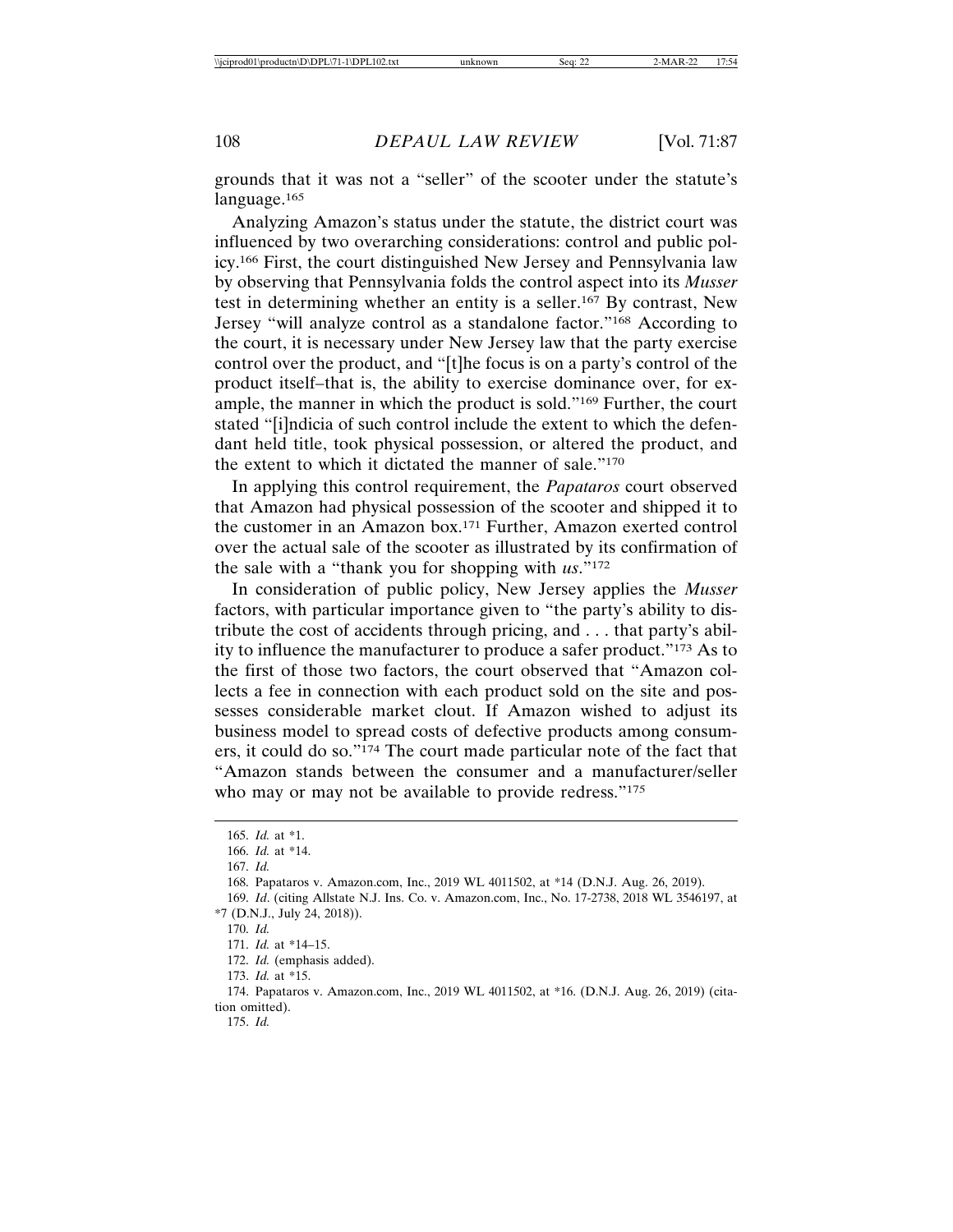Applying the second factor, the court held that Amazon is in the best position to influence the safety of these products because Amazon is the only party that can distribute costs up the marketing chain:

One such safety incentive is obviously monetary; a manufacturer liable to bear the costs of accidents will take precautions to avoid them, as noted under the first factor. But where, as here, the business model is set up to insulate the consumer from the ultimate manufacturer, Amazon is really the only party situated to distribute such costs up the marketing chain to those who should bear them. As noted in *Oberdorf,* Amazon restricts direct communication between customers and vendors, but it does collect feedback from customers, so it is in a position to receive reports of defective products. Moreover, through its relationships with its vendors, Amazon could, if it wished, more directly enforce safety standards and influence them to produce safer products.176

The court held that Amazon is a seller under the New Jersey Product Liability Act because of its "control of the product, [its] relationship with third-party sellers, and the structure of the Amazon marketplace."177

## *B. California*

In California:

[T]he concept of strict products liability was created and shaped judicially. In its evolution, the doctrinal encumbrances of contract and warranty, and the traditional elements of negligence, were stripped from the remedy, and a new tort emerged which extended liability for defective product design and manufacture beyond negligence but short of absolute liability.178

The public policy underlying the rule "reflected judicial concern that 'the costs of injuries resulting from defective products are borne by the manufacturers that put such products on the market, rather than by the injured persons who are powerless to protect themselves.'"179

In *Bolger v. Amazon.com, Inc.*, the plaintiff purchased a laptop battery on Amazon.180 The third-party vendor was a corporation named "E-life."181 The battery was among the products fulfilled by Amazon, so Amazon had control over the battery and shipped it to the purchaser.182 The battery exploded several months after the plaintiff re-

<sup>176.</sup> *Id*. at \*16–17.

<sup>177.</sup> *Id*. at \*17.

<sup>178.</sup> Bolger v. Amazon.com, Inc., 267 Cal. Rptr. 3d 601, 612 (Cal. Ct. App. 2020) (quoting Daly v. Gen. Motors, 575 P.2d 1162, 1166 (Cal. 1978)).

<sup>179.</sup> *Id*. (quoting Greenman v. Yuba Power Prods., Inc., 377 P.2d 897, 901 (Cal. 1963)).

<sup>180.</sup> *Id*. at 604.

<sup>181.</sup> *Id*.

<sup>182.</sup> *See id*.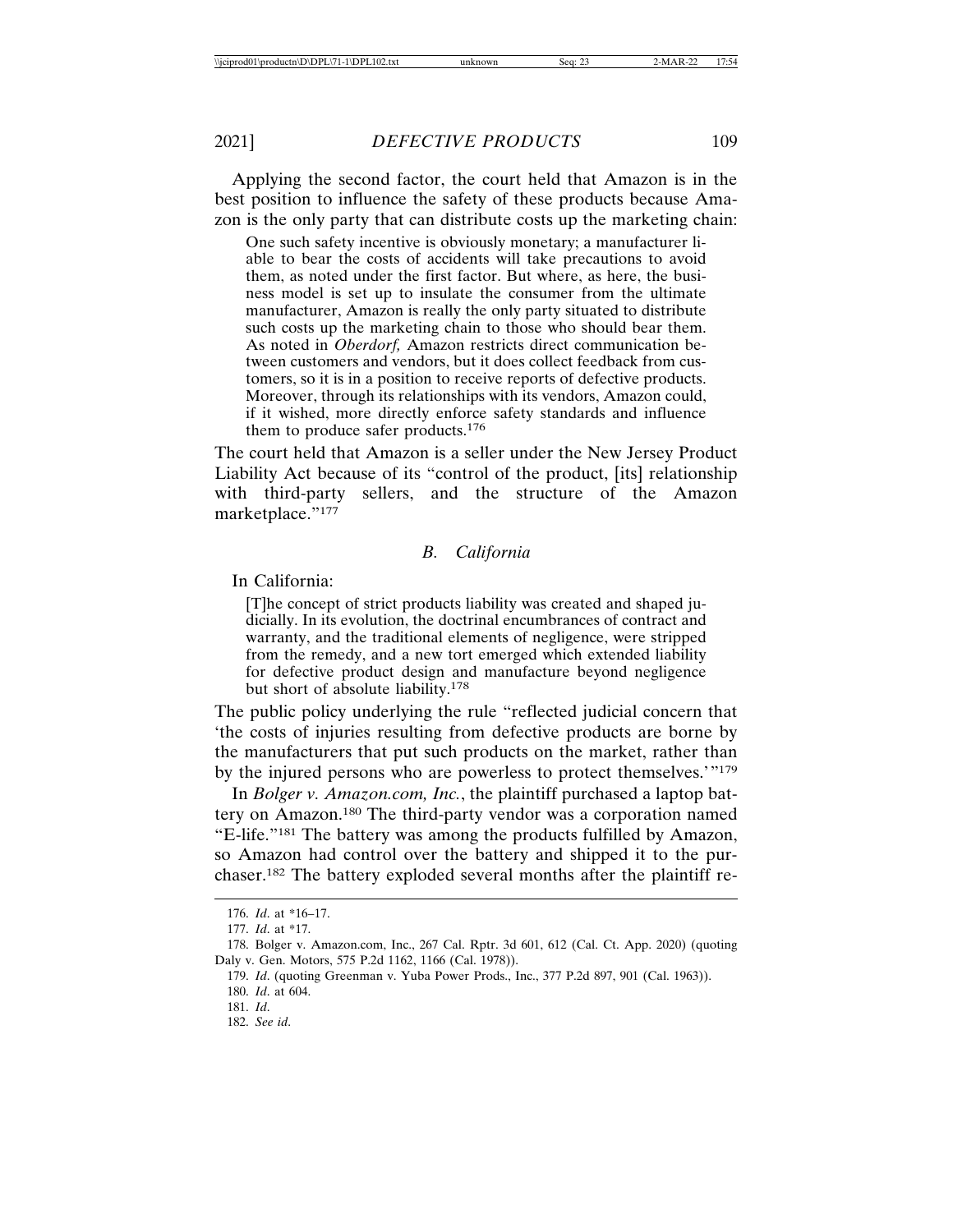ceived it, causing significant burns.183 The California Appeals Court, in holding that Amazon may be liable under a strict product liability theory, recognized several policy considerations:

Amazon is a direct link in the chain of distribution, acting as a powerful intermediary between the third-party seller and the consumer. Amazon is the only member of the enterprise reasonably available to an injured consumer in some cases, it plays a substantial part in ensuring the products listed on its website are safe, it can and does exert pressure on upstream distributors . . . to enhance safety, and it has the ability to adjust the cost of liability between itself and its third-party sellers. Under established principles of strict liability, Amazon should be held liable if a product sold through its website turns out to be defective.184

California would thus appear to apply a hybrid distribution-chain approach like Arizona and control-based approach like Tennessee.

### IV. AMAZON'S NEW POLICY TO COMPENSATE CONSUMERS

On August 9, 2021, Amazon announced a new policy under which it will compensate consumers for property damage and personal injuries caused by defective products sold on its website.185 The new policy, which went into effect on September 1, 2021, applies both to products packaged and shipped by Amazon under its "Fulfilled by Amazon" program as well as to products shipped directly to purchasers by thirdparty vendors.186 Amazon's announcement came less than a month after the federal Consumer Product Safety Commission (CPSC) filed an administrative complaint against Amazon compelling the company to play a more active role in the recall of hundreds of thousands of defective products deemed by the CPSC to pose a serious risk of injury or death to consumers, and requiring Amazon to provide full refunds to its customers.187

<sup>183.</sup> *Id.*

<sup>184.</sup> Bolger v. Amazon.com, Inc. 267 Cal. Rptr. 3d, 601, 605 (Cal. Ct. App. 2020).

<sup>185.</sup> *A-to-z Guarantee to Cover Property Damage and Personal Injury*, AMAZON (Aug. 9, 2021), https://www.aboutamazon.com/news/how-amazon-works/new-a-to-z-guarantee-betterprotects-amazon-customers-and-sellers; *A-to-z Claims Process for Property Damage and Personal Injury*, AMAZON, https://www.amazon.com/gp/help/customer/display.html?nodeId=GS3G YAU8JGDBGWH2 (last visited Aug. 29, 2021); *see* Jon Brodkin, *Amazon's Plan to Avoid Lawsuits: Pay Customers \$1,000 When Products Injure People*, ARS TECHNICA (Aug. 10, 2021, 2:44 PM), https://arstechnica.com/tech-policy/2021/08/amazons-plan-to-avoid-lawsuits-pay-customers-1000-when-products-injure-people/.

<sup>186.</sup> *A-to-z Guarantee, supra* note 185.

<sup>187.</sup> *Id*; *A-to-z Claims*, *supra* note 185; *CPSC Sues Amazon to Force Recall of Hazardous Products Sold on Amazon.com*, CISION (July 14, 2021, 5:38 PM), https://www.prnewswire.com/ news-releases/cpsc-sues-amazon-to-force-recall-of-hazardous-products-sold-on-amazoncom-3013 34206.html; Compl., No. 21 (CPSC July 14, 2021), https://www.cpsc.gov/s3fs-public/pdfs/recall/ lawsuits/abc/001-In-re-Amazon-com-Inc.pdf?TvLLxHy1UMfiz3BpfXaKjQy1ibQbYAiU.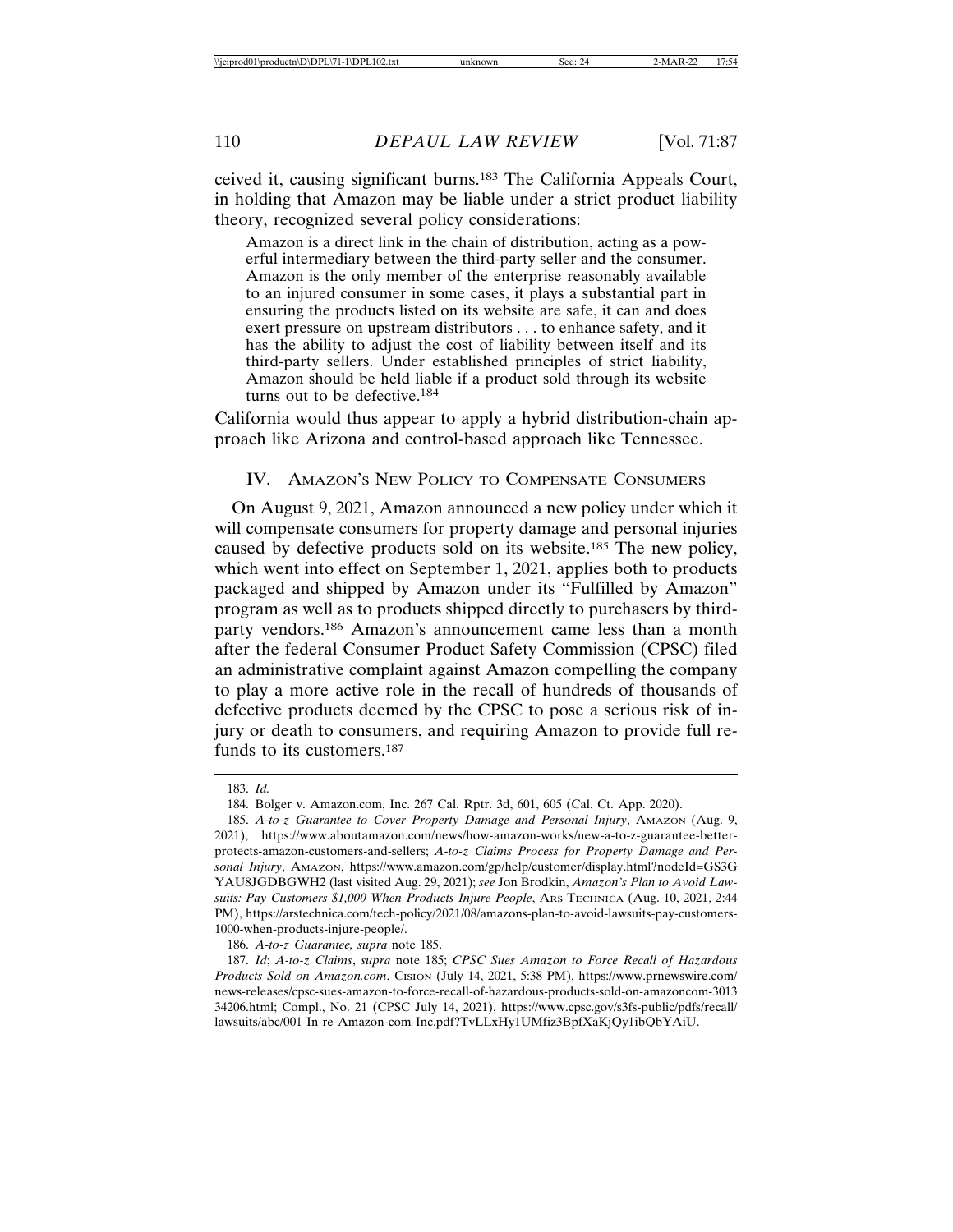Under Amazon's new policy, it will pay "valid" claims for property damage and personal injury under \$1,000 directly to consumers regardless of who shipped the defective product.188 Amazon reserves the right "to determine the amount, if any, to offer [a consumer] to resolve [their] claim" and may reject claims that Amazon deems "unsubstantiated" or "frivolous."<sup>189</sup> Amazon states that it also "may step in to pay claims for higher amounts if the seller is unresponsive or rejects a claim that we believe to be valid."190 But as with claims for lesser damages, Amazon's policy is short on details, having first been announced in a blog post.191

Amazon also announced the creation of the "Amazon Insurance Accelerator" to give "qualifying sellers" the option to purchase product liability insurance through a network of insurance providers.192 According to an email sent to sellers, the new policy requires thirdparty sellers to obtain products liability insurance "once they hit \$10,000 in sales in a month."193 Amazon previously required sellers to purchase such insurance only after three consecutive months of \$10,000 sales.<sup>194</sup>

### **CONCLUSION**

Amazon's commercial success is undeniable. So, too, is its success in largely warding off lawsuits by its customers who seek to hold it strictly liable for injuries that they sustained from allegedly defective products sold on its website. But at what cost to those injured consumers and society at large?

Some state courts' interpretations of their state's strict liability statutes seem to contort and outright defy the plain meaning of those laws to shield e-commerce companies from liability. Texas is one example.195 Can it really be credibly said that Amazon plays no role in "dis-

194. *Id.*

Among the products are 24,000 faulty carbon monoxide detectors that fail to detect and sound an alarm for elevated levels of carbon monoxide, children's sleepwear made of material that violate flammable safety standards, and 400,000 hair dryers that lack safety devices to protect consumers from shock and electrocution. *CPSC Sues Amazon*, *supra* note 187.

<sup>188.</sup> *A-to-z Guarantee*, *supra* note 185. Amazon's announcement states that more than 80% of claims against Amazon and its third-party vendors are under \$1,000. *Id.*

<sup>189.</sup> *A-to-z Claims*, *supra* note 185.

<sup>190.</sup> *Id*.

<sup>191.</sup> *See id.*

<sup>192.</sup> *Id*.

<sup>193.</sup> Jay Greene, *Amazon Agrees to Pay Shoppers Up to \$1,000 for Defective Goods After Facing High-Profile Liability Cases*, WASH. POST (Aug. 10, 2021, 5:54 PM), https://www.washingtonpost.com/technology/2021/08/10/amazon-defective-products-claims/.

<sup>195.</sup> *See supra* notes 79–92 and accompanying text.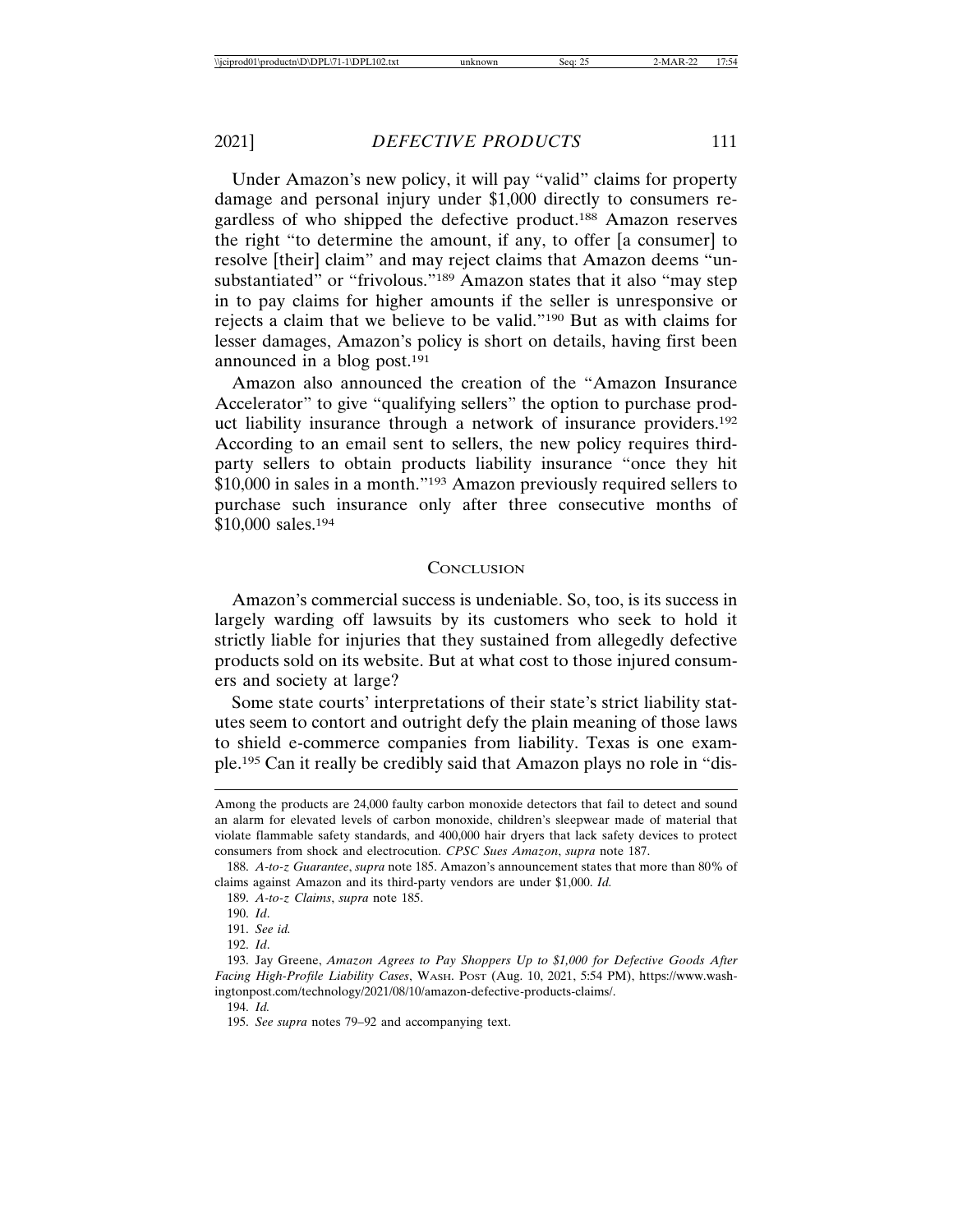tributing or otherwise placing" a product sold on its website in the stream of commerce, as the Texas Supreme Court recently ruled in *McMillan*?196 The Texas State Legislature, of course, is free to amend its statute to correct any perceived misreading of it or to more clearly expand the rights of consumers, but can there be any real hope of change in the polarized and politically charged environment in which we currently live?

So what recourse is available? Compelling third-party vendors to agree in their contracts with Amazon to submit to the jurisdiction of the U.S. courts would not be worth the paper on which that agreement is written. As in several of the cases cited above, the vendor simply disappears. There is no reason to believe that the vendors will honor any such contract term and show up to defend themselves in court.

Amazon's new policy for compensating victims of property damage or personal injury is short on details and long on conditions. Amazon alone decides whether a claim is "valid," while also emphasizing that its new policy goes "far beyond our legal obligations" and continues to deny *any* legal liability for damage caused by defective products sold through its website.197 While customers retain the right to reject any settlement offer from Amazon and pursue their claims in court,<sup>198</sup> think of what negotiations would look like in a state which has adopted the "title" approach to strict products liability for e-commerce transactions. The consumer would have no leverage or bargaining power whatsoever.

Perhaps a more practical approach would be for Amazon to compel its vendors to purchase liability insurance that protects not only Amazon, as was the situation in *Papataros*, but also serves as a fund to compensate injured consumers. This approach seems to be the rationale behind Amazon's newly created "Amazon Insurance Accelerator," but this policy has too many loopholes and is too new to provide any assurance of protection. Even with its revised requirement that vendors obtain products liability insurance when they hit \$10,000 in monthly sales, too many Amazon sellers fall far below that threshold:

Seller competition on Amazon is fierce. Despite the large number of sellers on Amazon, a big portion of its total sales is generated by only a tiny fraction of its sellers. Fewer than one in ten active Ama-

<sup>196.</sup> *See supra* notes 60–92 and accompanying text.

<sup>197.</sup> *A-to-z Guarantee*, *supra* note 185.

<sup>198.</sup> *Id.*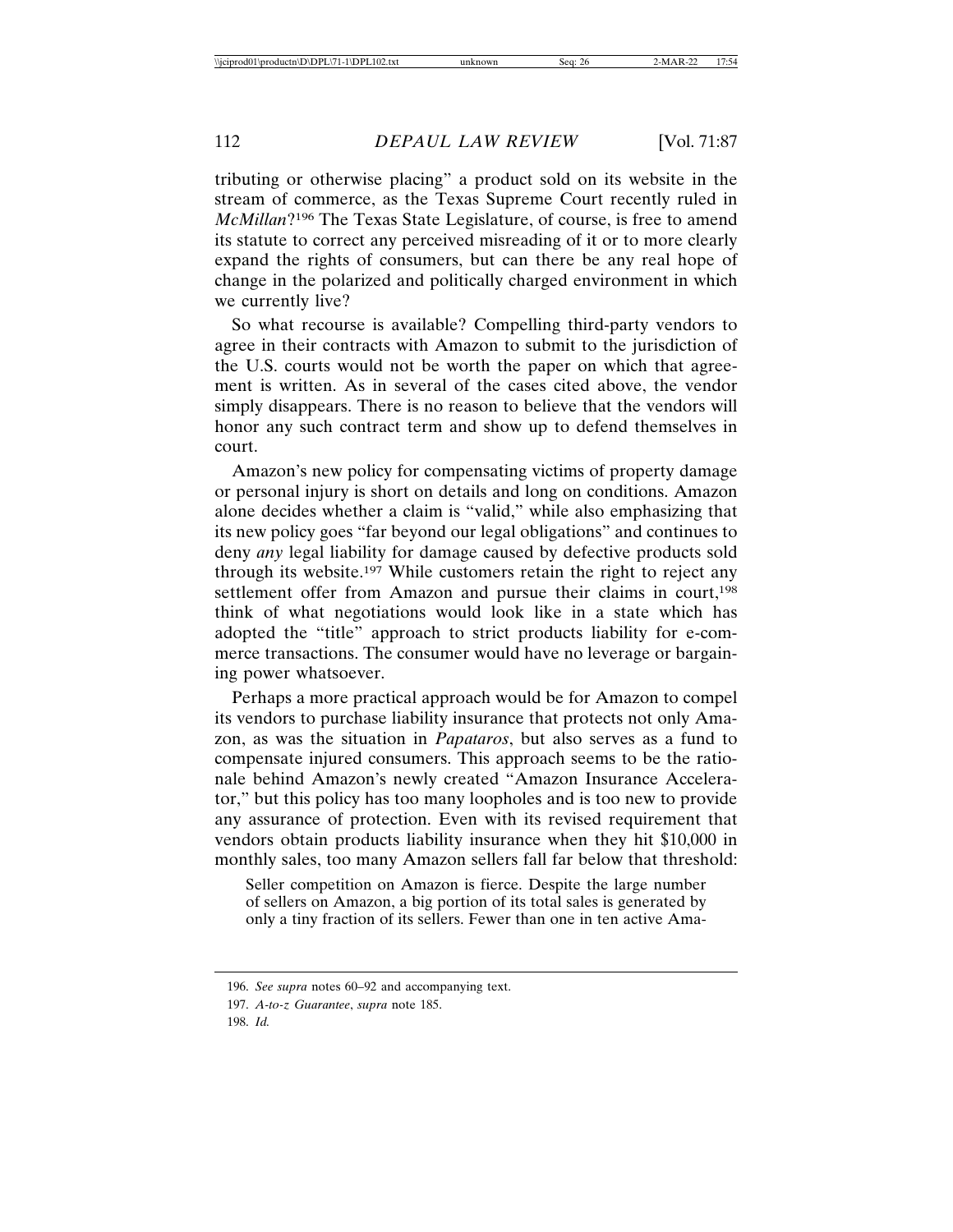zon sellers were able to generate over \$100,000 in annual sales, and just one percent of them hit the \$1 million sales mark.<sup>199</sup>

Amazon could purchase the coverage itself and add the premium to the fees that it deducts from the sales transaction before remitting the balance to the vendor. But any such coverage would still require the consumer to prove all the elements of a substantive products liability claim. What would those court proceedings look like if the manufacturer and vendor are not present to participate? The insurer certainly has no incentive to defend the vendor and part with its money. Amazon, which has taken aggressive, and largely successful, steps to extract itself from similar lawsuits filed directly against it, likely would not want to become embroiled as a proxy in any lawsuit involving its vendor. Compulsory mediation or arbitration may be more efficient alternatives, but they still present the same troublesome issues of who, if anyone, will defend the claim?

Another alternative, but also not a practical one, would be for Amazon to require its vendors to deposit funds in a U.S. bank to cover claims for injuries caused by their products. But this raises the same questions as the insurance coverage scenario above: who defends those claims, and who decides the merits of those claims when the vendor refuses to participate? And would the manufacturer of an inexpensive dog leash really deposit millions of dollars in advance of doing business in the United States? These are all open questions.

What is not an open question is that consumers injured by an allegedly defective product have no recourse against Amazon or any other e-commerce company in Maryland, while consumers just across the border in Pennsylvania appear to have substantially broader rights. This contrast in approaches between two contiguous states demonstrates the need for uniformity in this area of law.

<sup>199.</sup> Maryam Moshin, *10 Amazon Statistics You Need to Know in 2021*, OBERLO (Mar. 9, 2021), https://www.oberlo.com/blog/amazon-statistics. Amazon has approximately 9.7 million registered vendors, only approximately 2 million of which are actively selling on its website. *Id.*